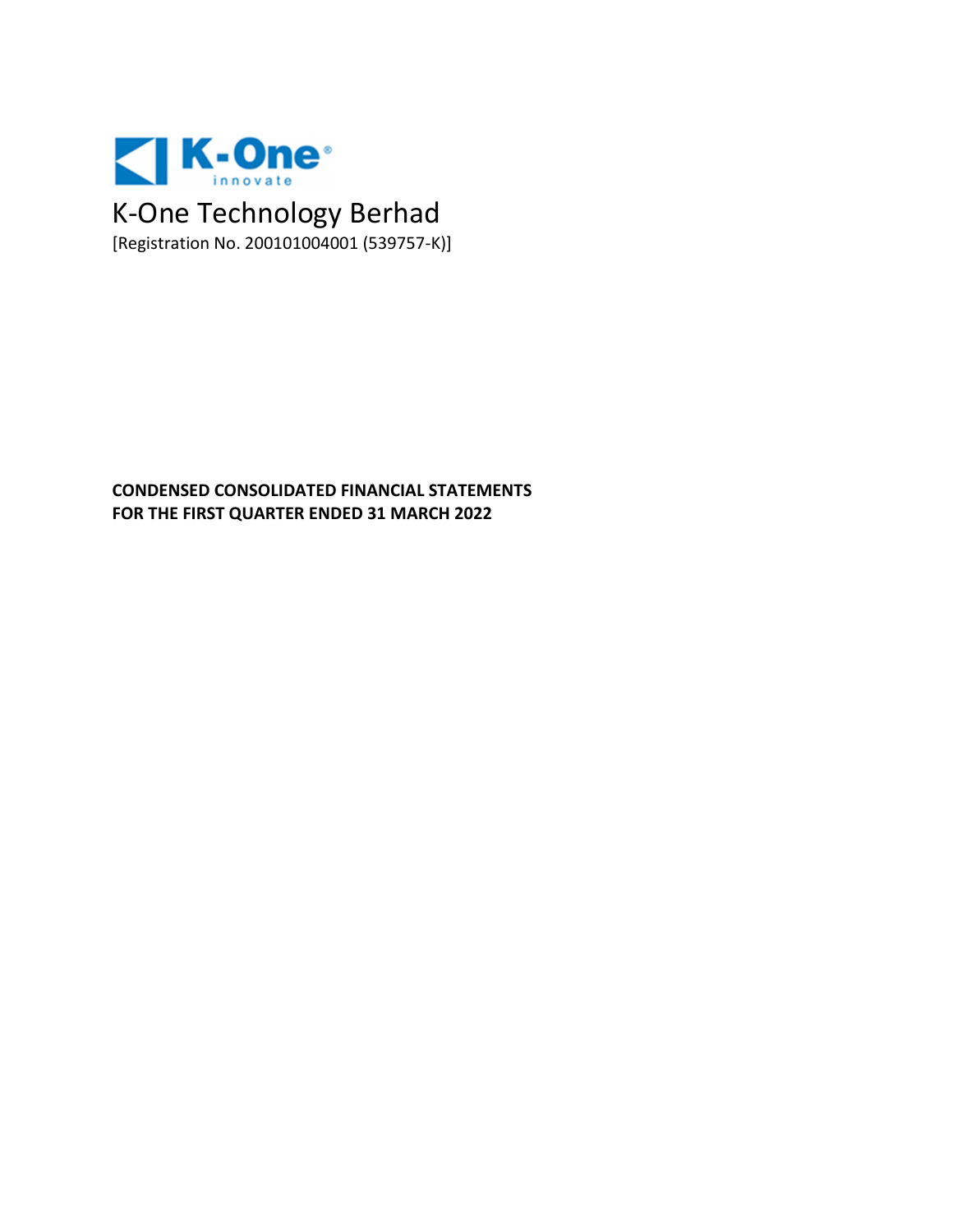#### **Condensed Consolidated Statements of Comprehensive Income For The First Quarter Ended 31 March 2022**

|                       | 3 months ended |           | 3 months ended |           |
|-----------------------|----------------|-----------|----------------|-----------|
| Figures in RM'000     |                |           |                |           |
|                       | 31.3.2022      | 31.3.2021 | 31.3.2022      | 31.3.2021 |
|                       | Unaudited      | Unaudited | Unaudited      | Unaudited |
|                       |                |           |                |           |
|                       |                |           |                |           |
| Operating revenue     | 38,111         | 31,031    | 38,111         | 31,031    |
| Cost of sales         | (32, 665)      | (25,965)  | (32, 665)      | (25, 965) |
| Gross profit          | 5,446          | 5,066     | 5,446          | 5,066     |
| Other income          | 211            | 292       | 211            | 292       |
| Interest income       | 101            | 177       | 101            | 177       |
| Operating expense     | (4,632)        | (4,280)   | (4,632)        | (4, 280)  |
|                       |                |           |                |           |
| Profit before tax     | 1,126          | 1,254     | 1,126          | 1,254     |
| Income tax expense    | (423)          | (101)     | (423)          | (101)     |
| Profit for the period | 703            | 1,153     |                | 1,153     |
|                       |                |           |                |           |

#### Profit attributable to:

| Owners of the Parent      | ב∩ד<br>υs | 1,153                    | 703 | ت ت⊥ ب⊥ |
|---------------------------|-----------|--------------------------|-----|---------|
| Non-controlling interests |           | $\overline{\phantom{0}}$ |     |         |
|                           | 703       | 1152<br>⊥,⊥⊃⊃            | 703 |         |

| Earnings per share (EPS) |
|--------------------------|
|--------------------------|

# attributable to

| owners of the Parent (sen): |      |      |      |      |
|-----------------------------|------|------|------|------|
| <b>Basic EPS</b>            | 0.08 | 0.14 | 0.08 | 0.14 |
| <b>Diluted EPS</b>          | 0.08 | 0.14 | 0.08 | 0.14 |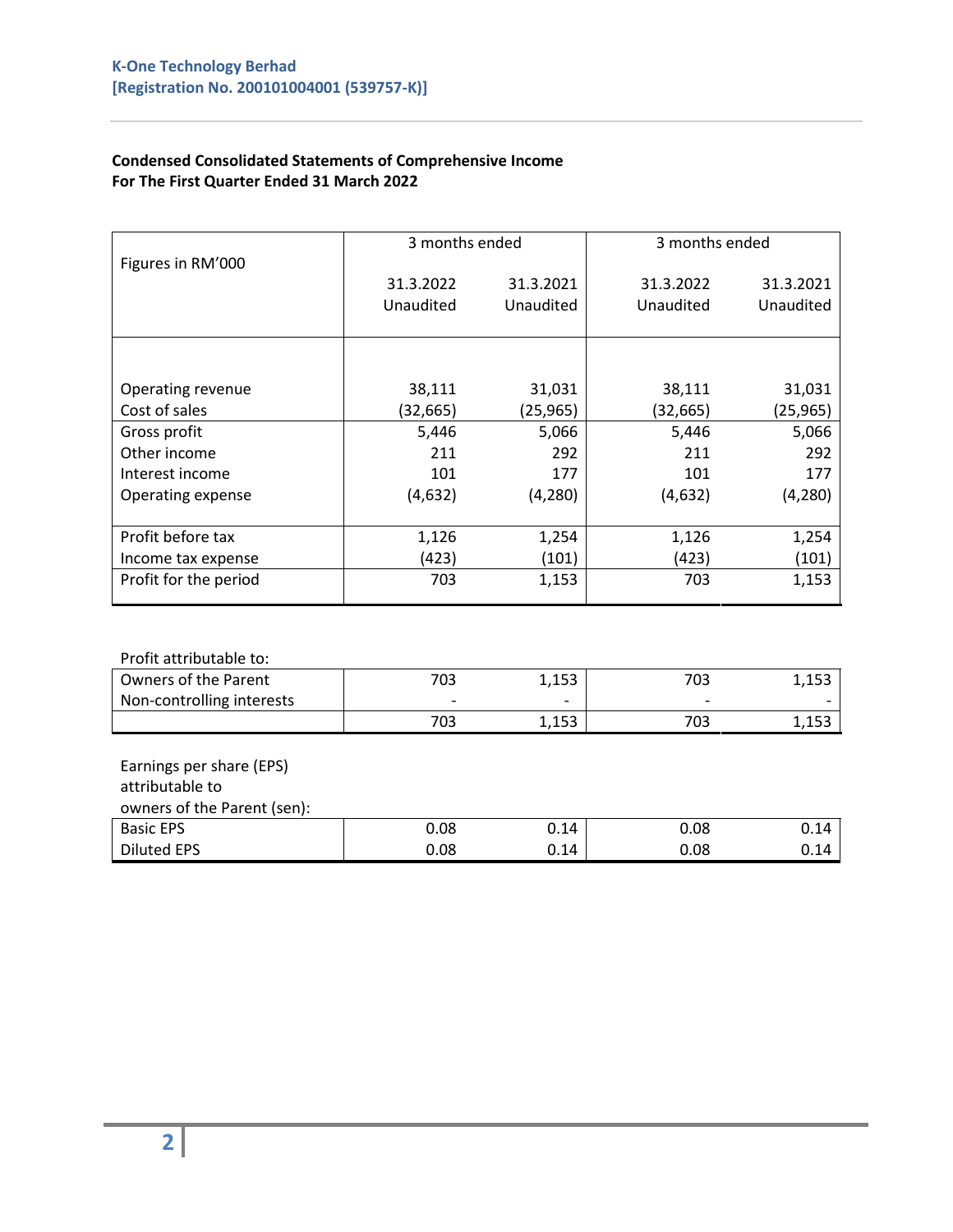| <b>Condensed Consolidated Statements of Comprehensive Income</b> |
|------------------------------------------------------------------|
| For The First Quarter Ended 31 March 2022 (Cont'd)               |

|                                                                                    | 3 months ended         |                        | 3 months ended         |                        |  |
|------------------------------------------------------------------------------------|------------------------|------------------------|------------------------|------------------------|--|
| Figures in RM'000                                                                  | 31.3.2022<br>Unaudited | 31.3.2021<br>Unaudited | 31.3.2022<br>Unaudited | 31.3.2021<br>Unaudited |  |
| Profit for the period<br>Items that may be subsequently<br>reclassified to profit: | 703                    | 1,153                  | 703                    | 1,153                  |  |
| Foreign currency translation                                                       | 2                      | 3                      | 2                      |                        |  |
| <b>Total comprehensive income</b>                                                  | 705                    | 1,156                  | 705                    | 1,156                  |  |

#### **Total comprehensive income attributable to:**

| attributable to.          |                          |       |                          |       |
|---------------------------|--------------------------|-------|--------------------------|-------|
| Owners of the Parent      | 705                      | 1,156 | 705                      | 1,156 |
| Non-controlling interests | $\overline{\phantom{0}}$ |       | $\overline{\phantom{0}}$ |       |
|                           | 705                      | 1,156 | 705                      | 1,156 |

The above condensed consolidated statements of comprehensive income should be read in conjunction with the audited financial statements for the year ended 31 December 2021 and the accompanying explanatory notes attached to the interim financial statements.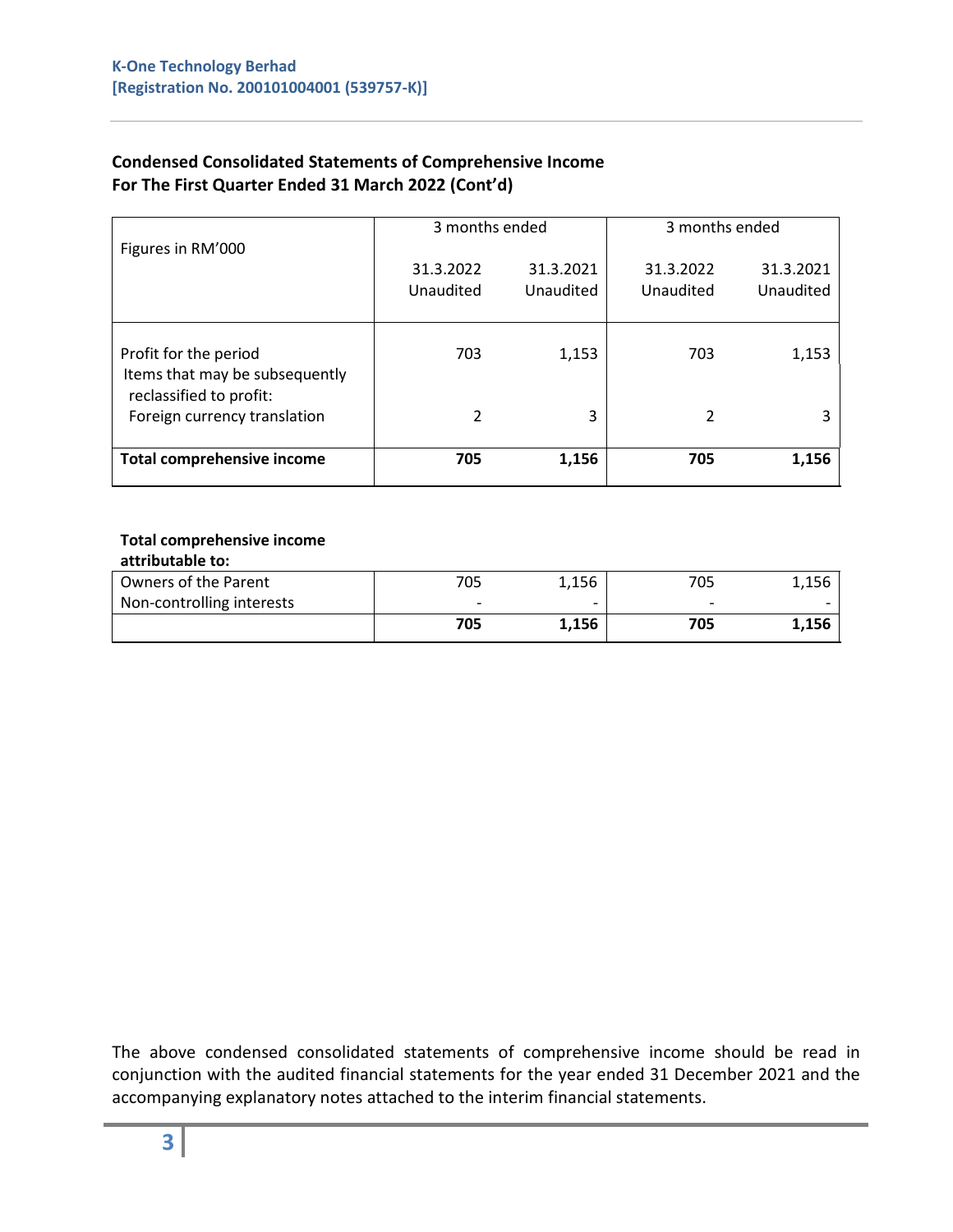## **Condensed Consolidated Statements of Financial Position As At 31 March 2022**

|                                 | Unaudited | Audited    |
|---------------------------------|-----------|------------|
| Figures in RM'000               | 31.3.2022 | 31.12.2021 |
|                                 |           |            |
| <b>ASSETS</b>                   |           |            |
| <b>Non-Current Assets</b>       |           |            |
| Property, plant and equipment   | 16,297    | 16,732     |
| Prepaid land lease              | 847       | 854        |
| Intangible assets               | 29        | 29         |
| Goodwill on consolidation       | 18,561    | 18,561     |
|                                 |           |            |
| Investment property             | 4,800     | 4,800      |
| Deferred tax assets             | 1,939     | 1,930      |
| Other investment                | 115       | 115        |
| <b>Total Non-Current Assets</b> | 42,588    | 43,021     |
|                                 |           |            |
| <b>Current Assets</b>           |           |            |
| Inventories                     | 27,400    | 27,668     |
| Trade receivables               | 26,004    | 25,426     |
| Other receivables               | 8,464     | 7,418      |
| Tax recoverable                 | 2,591     | 2,322      |
| Short-term cash investments     | 9,538     | 16,538     |
| Cash and cash equivalents       | 34,573    | 29,871     |
| <b>Total Current Assets</b>     | 108,570   | 109,243    |
|                                 |           |            |
| <b>TOTAL ASSETS</b>             | 151,158   | 152,264    |

| <b>EQUITY AND LIABILITIES</b> |          |          |
|-------------------------------|----------|----------|
| <b>Equity</b>                 |          |          |
| Share capital                 | 123,644  | 123,644  |
| <b>Translation reserves</b>   | (76)     | 245      |
| <b>Retained earnings</b>      | (8, 146) | (9, 172) |
|                               |          |          |
| <b>Total Equity</b>           | 115,422  | 114,717  |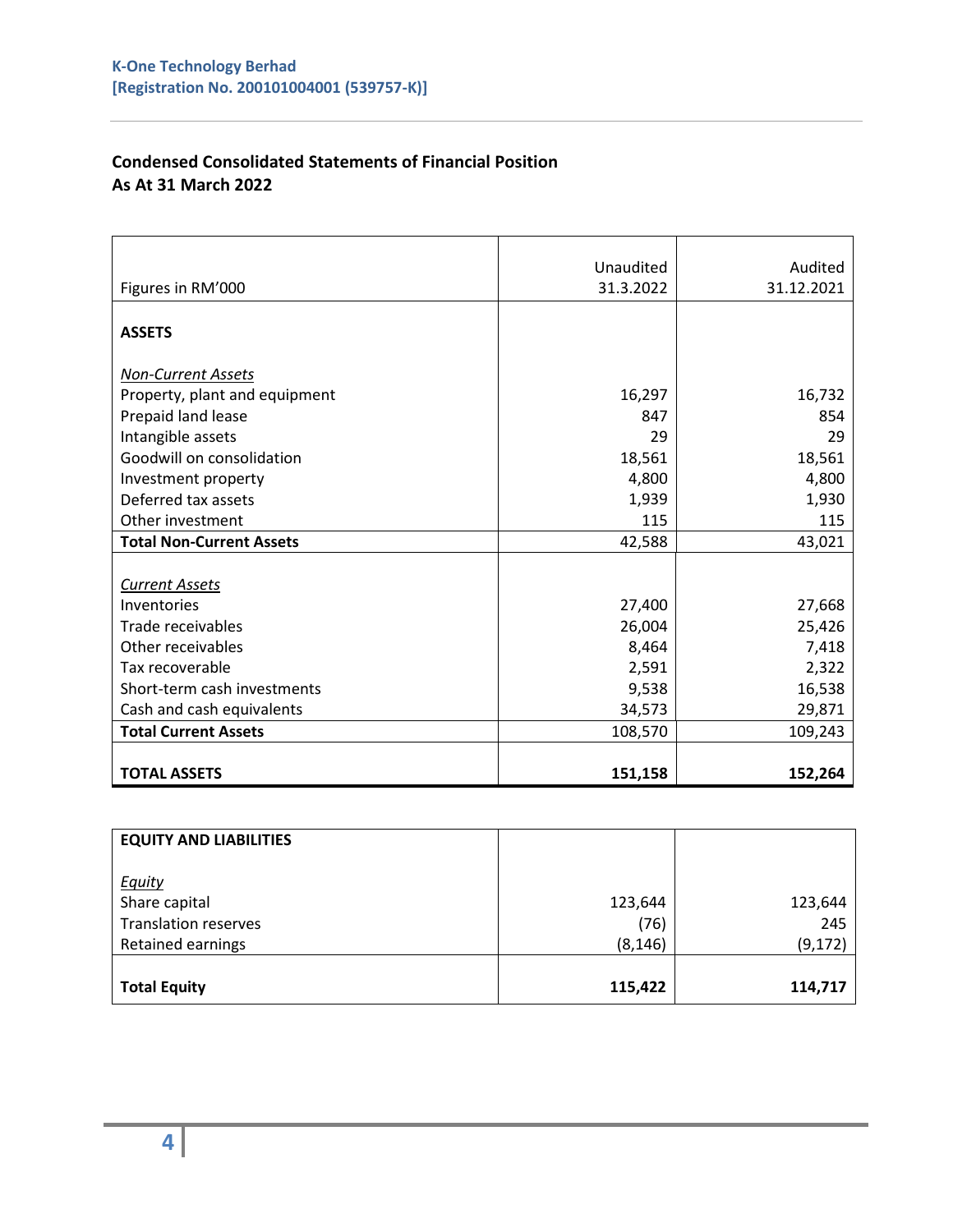## **Condensed Consolidated Statements of Financial Position As At 31 March 2022 (Cont'd)**

| Net assets per share attributable to Owners of the<br>Parent (sen) | 13.87     | 13.79      |
|--------------------------------------------------------------------|-----------|------------|
| <b>TOTAL EQUITY AND LIABILITIES</b>                                | 151,158   | 152,264    |
| <b>Total Liabilities</b>                                           | 35,736    | 37,547     |
| <b>Total Current Liabilities</b>                                   | 35,340    | 37,160     |
| Tax payable                                                        | 558       | 711        |
| <b>Contract liabilities</b>                                        | 7,862     | 7,363      |
| Other payables and accruals                                        | 2,334     | 2,685      |
| Trade payables                                                     | 24,586    | 26,401     |
| <b>Current Liabilities</b>                                         |           |            |
| <b>Total Non-Current Liabilities</b>                               | 396       | 387        |
| Deferred tax liabilities                                           | 396       | 387        |
| <b>Non-Current Liabilities</b>                                     |           |            |
| <b>EQUITY AND LIABILITIES (Cont'd)</b>                             |           |            |
| Figures in RM'000                                                  | 31.3.2022 | 31.12.2021 |
|                                                                    | Unaudited | Audited    |

The above condensed consolidated statements of financial position should be read in conjunction with the audited financial statements for the year ended 31 December 2021 and the accompanying explanatory notes attached to the interim financial statements.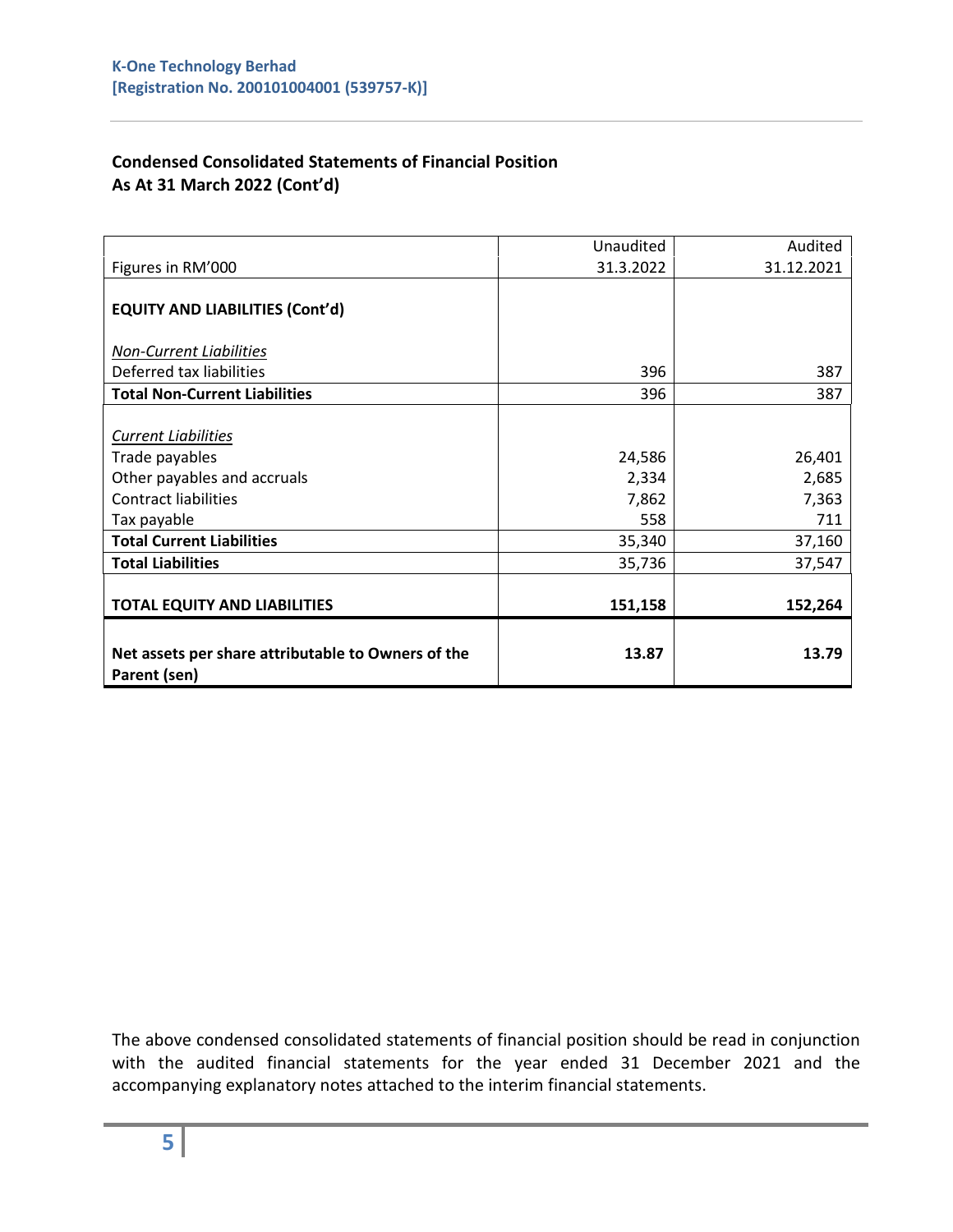# **Condensed Consolidated Statements of Changes in Equity For The First Quarter Ended 31 March 2022**

|                                                                    | ←       | <b>Attributable to Owners of the Parent</b> | -------------->   | Non-                     |                      |                |             |                |
|--------------------------------------------------------------------|---------|---------------------------------------------|-------------------|--------------------------|----------------------|----------------|-------------|----------------|
|                                                                    |         |                                             |                   |                          |                      |                | controlling | Total          |
|                                                                    |         |                                             |                   |                          |                      |                | Interests   | Equity         |
|                                                                    |         | <………                                        | Non-distributable |                          | <b>Distributable</b> |                |             |                |
|                                                                    |         |                                             | Foreign           |                          |                      |                |             |                |
|                                                                    |         | Share                                       | Currency          |                          |                      |                |             |                |
|                                                                    | Share   | Option                                      | Translation       | Other                    | Retained             |                |             |                |
| Figures in RM'000                                                  | Capital | Reserve                                     | Reserve           | Reserve                  | Earnings             | Sub-Total      |             |                |
| At 1 January 2022                                                  | 123,644 | 323                                         | (78)              | $\overline{\phantom{a}}$ | (9, 172)             | 114,717        |             | 114,717        |
| Comprehensive income                                               |         |                                             |                   |                          |                      |                |             |                |
| Profit for the period                                              |         |                                             |                   |                          | 703                  | 703            |             | 703            |
| <b>Other comprehensive</b><br>income                               |         |                                             |                   |                          |                      |                |             |                |
| Foreign currency<br>translation difference                         |         |                                             | $\overline{2}$    |                          |                      | $\overline{2}$ |             | $\overline{2}$ |
| Reclassification of share<br>option reserve upon expiry<br>of ESOS |         | (323)                                       |                   |                          | 323                  |                |             |                |
| Total comprehensive<br>income                                      |         |                                             | $\overline{2}$    |                          | 1,026                | 705            |             | 705            |
| At 31 March 2022                                                   | 123,644 |                                             | (76)              |                          | (8, 146)             | 115,422        |             | 115,422        |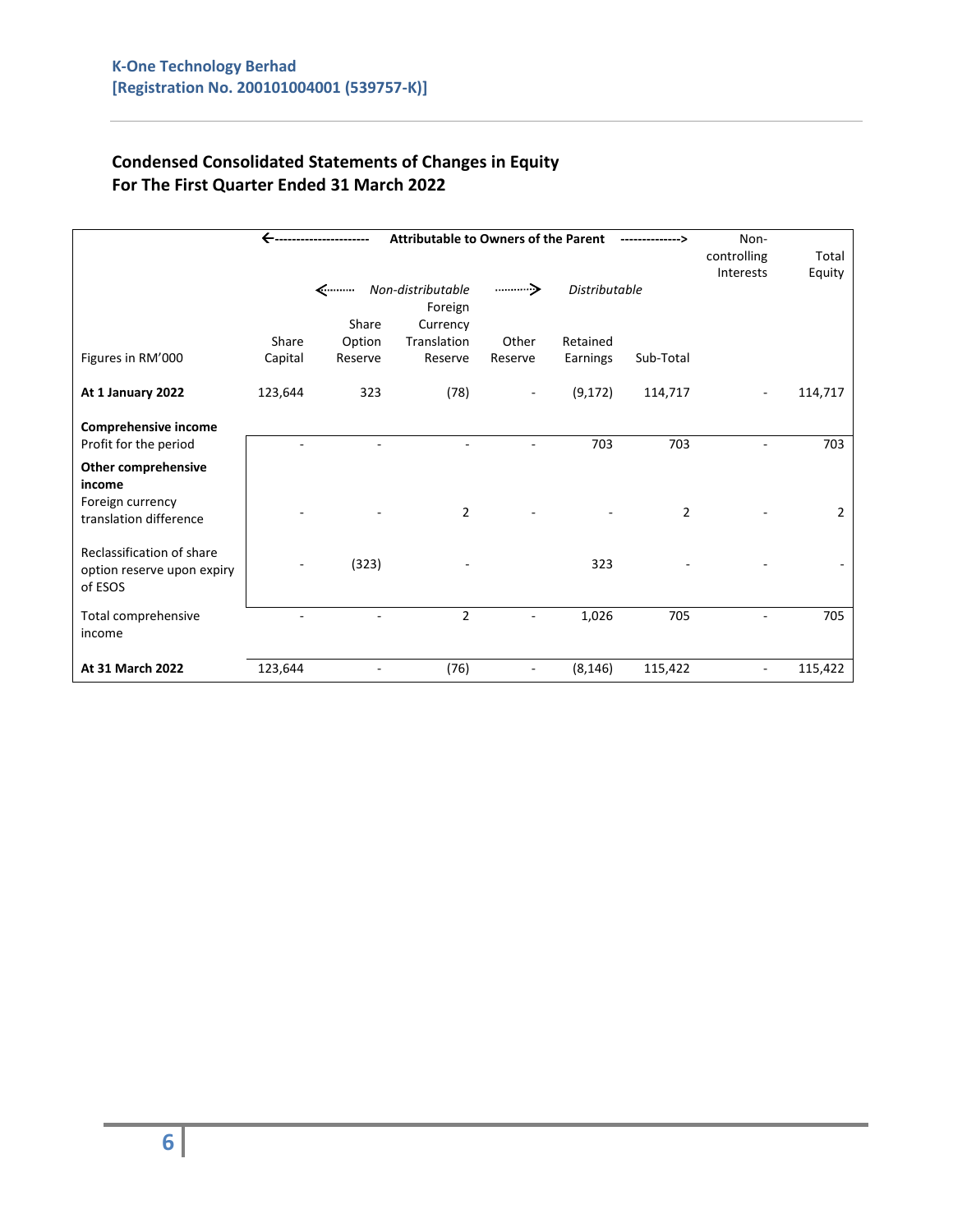## **Condensed Consolidated Statements of Changes in Equity For The First Quarter Ended 31 March 2022 (Cont'd)**

|                                               | <b>Attributable to Owners of the Parent</b> |         |                                                     |                |                      |                | Non-<br>controlling<br>Interests | Total<br>Equity |
|-----------------------------------------------|---------------------------------------------|---------|-----------------------------------------------------|----------------|----------------------|----------------|----------------------------------|-----------------|
|                                               |                                             | Share   | <--------- Non-distributable<br>Foreign<br>Currency |                | <b>Distributable</b> |                |                                  |                 |
|                                               | Share                                       | Option  | Translation                                         | Other          | Retained             |                |                                  |                 |
| Figures in RM'000                             | Capital                                     | Reserve | Reserve                                             | Reserve        | Earnings             | Sub-Total      |                                  |                 |
| At 1 January 2021                             | 119,786                                     | 1,744   | (83)                                                |                | (6, 504)             | 114,943        |                                  | 114,943         |
| Comprehensive income                          |                                             |         |                                                     |                |                      |                |                                  |                 |
| Profit for the period                         |                                             |         |                                                     |                | 1,153                | 1,153          |                                  | 1,153           |
| <b>Other comprehensive</b><br>income          |                                             |         |                                                     |                |                      |                |                                  |                 |
| Foreign currency<br>translation difference    |                                             |         | $\overline{3}$                                      |                |                      | $\overline{3}$ |                                  | 3               |
| Total comprehensive<br>income                 |                                             |         | 3                                                   |                | 1,153                | 1,156          |                                  | 1,156           |
| <b>Transaction with owners</b>                |                                             |         |                                                     |                |                      |                |                                  |                 |
| Share based payment<br>under Employees' Share |                                             |         |                                                     |                |                      | 4              |                                  | 4               |
| Options Scheme ("ESOS")                       |                                             | 4       |                                                     |                |                      |                |                                  |                 |
|                                               |                                             | 4       |                                                     |                |                      | $\overline{4}$ |                                  | $\overline{4}$  |
| At 31 March 2021                              | 119,786                                     | 1,748   | (80)                                                | $\blacksquare$ | (5, 351)             | 116,103        | $\blacksquare$                   | 116,103         |

The above condensed consolidated statements of changes in equity should be read in conjunction with the audited financial statements for the year ended 31 December 2021 and the accompanying explanatory notes attached to the interim financial statements.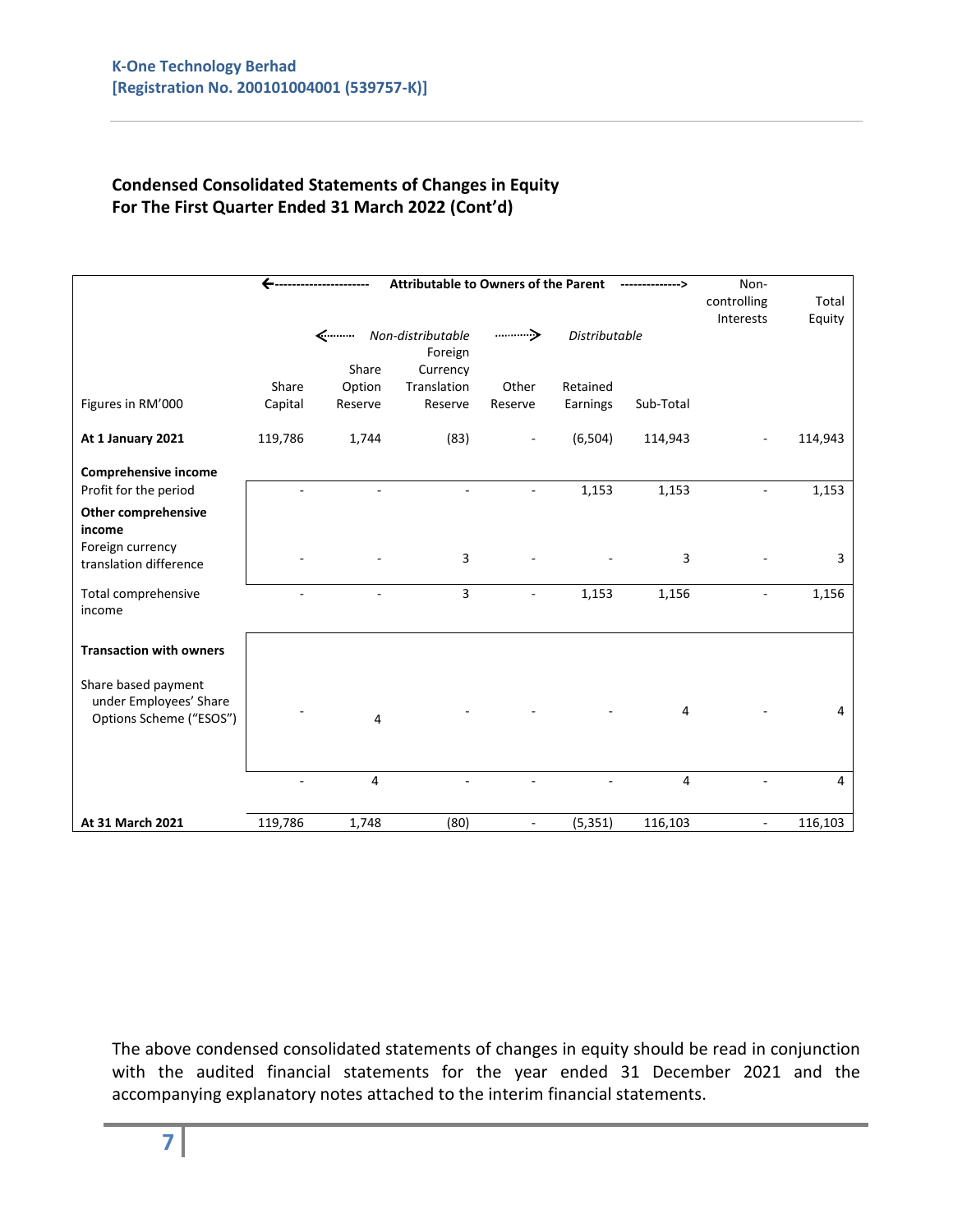## **Condensed Consolidated Statements of Cash Flows For The First Quarter Ended 31 March 2022**

| Figures in RM'000                                      | 3 months ended |           |
|--------------------------------------------------------|----------------|-----------|
|                                                        | 31.3.2022      | 31.3.2021 |
| <b>CASH FLOW FROM OPERATING ACTIVITIES</b>             |                |           |
| <b>Profit before taxation</b>                          | 1,126          | 1,254     |
| Adjustments for:                                       |                |           |
| Depreciation of property, plant and equipment          | 687            | 618       |
| Amortization of intangible assets                      | 2              | 1         |
| Share option granted under ESOS                        |                | 4         |
| Interest income                                        | (101)          | (177)     |
| Foreign exchange gain-unrealized                       | (185)          | (87)      |
| Property, plant and equipment written off              |                | 72        |
| Operating profit before working capital changes        | 1,529          | 1,685     |
| Changes in working capital:                            |                |           |
| Decrease in inventory                                  | 268            | 1,648     |
| Increase in receivables                                | (1,893)        | (67)      |
| Decrease in payables                                   | (1,667)        | (5,078)   |
| Net cash used in operations                            | (1,763)        | (1,812)   |
| <b>Taxation paid</b>                                   | (514)          | (186)     |
| Interest income                                        | 101            | 177       |
| Net cash used in operating activities                  | (2, 176)       | (1,821)   |
|                                                        |                |           |
| <b>CASH FLOW FROM INVESTING ACTIVITIES</b>             |                |           |
| Withdrawal of short-term cash fund                     | 7,000          | 2,395     |
| Withdrawal of deposits with licensed bank              |                | (4,000)   |
| Purchase of property, plant and equipment              | (245)          | (280)     |
| Net cash generated from/(used in) investing activities | 6,755          | (1,885)   |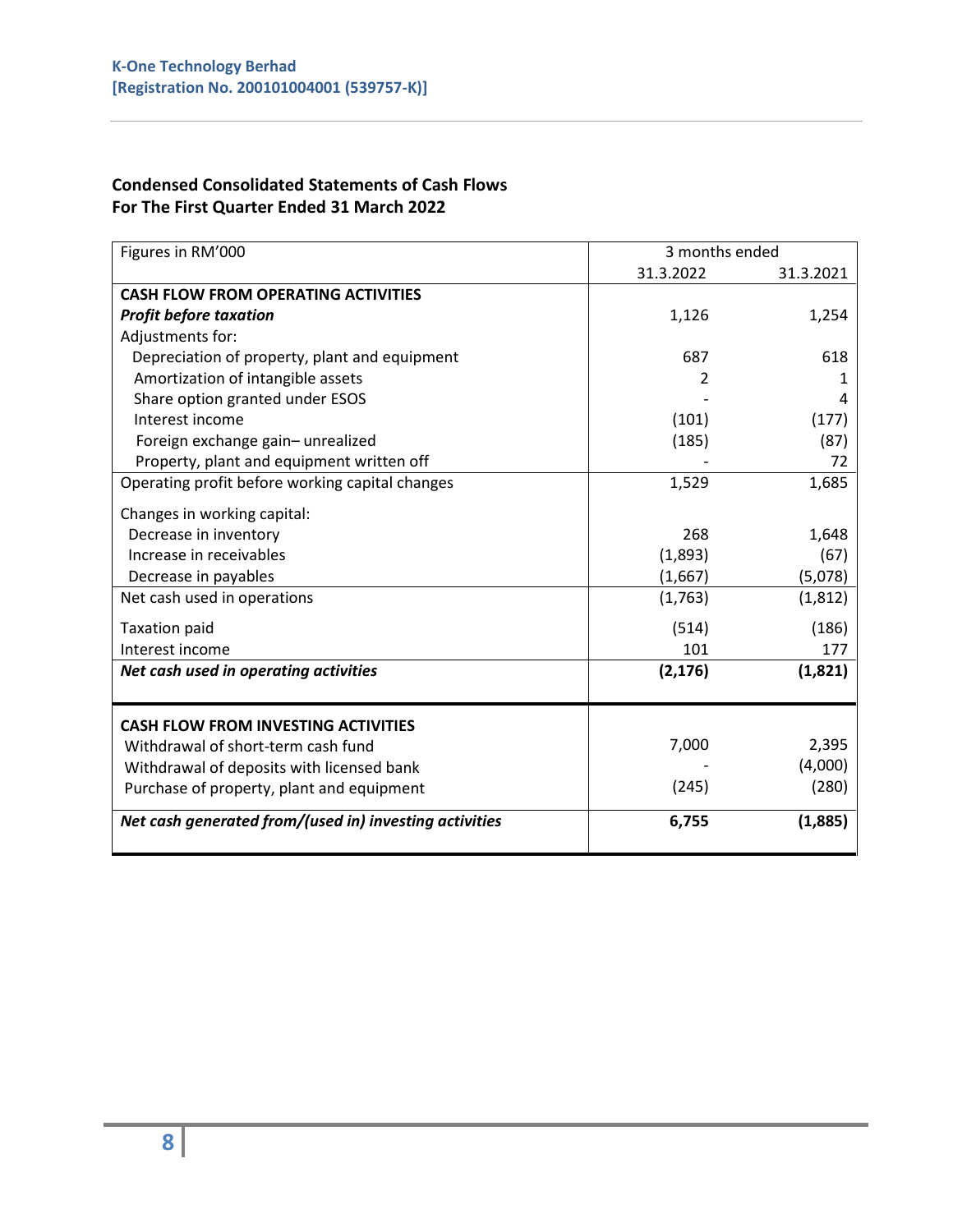#### **Condensed Consolidated Statements of Cash Flows For The First Quarter Ended 31 March 2022 (Cont'd)**

| Figure in RM'000                                     | 3 months ended         |         |
|------------------------------------------------------|------------------------|---------|
|                                                      | 31.3.2022<br>31.3.2021 |         |
|                                                      |                        |         |
| Net increase/(decrease) in cash and cash equivalents | 4,579                  | (3,706) |
| Effect of exchange rate changes                      | 115                    | 90      |
| Cash and cash equivalents at beginning of the period | 9,879                  | 14,703  |
|                                                      |                        |         |
| CASH AND CASH EQUIVALENT AT END OF THE PERIOD        | 14,573                 | 11,087  |
|                                                      |                        |         |

#### **COMPOSITION OF CASH AND CASH EQUIVALENTS**

| Figure in RM'000                                             | 3 months ended         |           |
|--------------------------------------------------------------|------------------------|-----------|
|                                                              | 31.3.2022<br>31.3.2021 |           |
|                                                              |                        |           |
| Cash and bank balances                                       | 14,573                 | 11,087    |
| Deposit placed with licensed banks                           | 20,000                 | 26,500    |
|                                                              | 34,573                 | 37,587    |
| Less: Fixed deposits with maturity of more than three months | (20,000)               | (26, 500) |
|                                                              | 14,573                 | 11,087    |

The above condensed consolidated statements of cash flows should be read in conjunction with the audited financial statements for the year ended 31 December 2021 and the accompanying explanatory notes attached to the interim financial statements.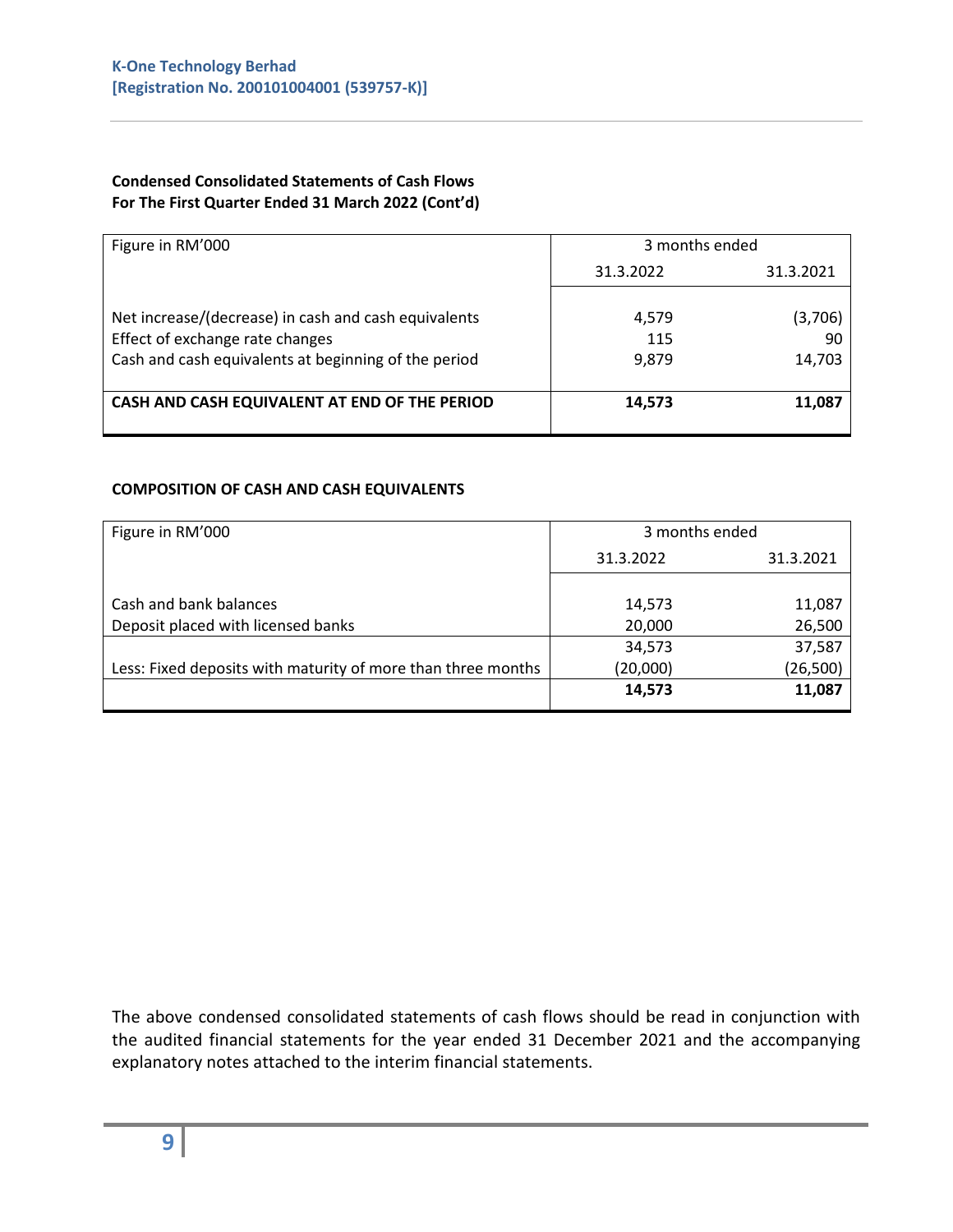## **Part A: Explanatory Notes Pursuant to Financial Reporting Standard 134 ("FRS 134") - Interim Financial Reporting**

### **1. BASIS OF PREPARATION**

The interim financial statements are unaudited and has been prepared in accordance with MFRS 134 – Interim Financial Reporting issued by the Malaysian Accounting Standards Board (MASB) and Rule 9.22 of the Listing Requirements of Bursa Malaysia Securities Berhad (Bursa Securities) for the ACE Market and should be read in conjunction with the audited statutory financial statements presented for the financial year ended 31 December 2021.

The accounting policies and presentation adopted for this interim report are consistent with those adopted in the audited financial statements for the financial year ended 31 December 2021, except for the following Malaysian Financial Reporting Standards (MFRSs) and IC Interpretations (IC Int):

### Amendments/Improvements to MFRSs

- MFRS 1 First-time Adoption of Malaysian Financial Reporting Standards
- MFRS 3 Business Combinations
- MFRS 9 Financial Instruments
- MFRS 16 Leases
- MFRS 116 Property, Plant and Equipment
- MFRS 137 Provisions, Contingent Liabilities and Contingent Assets
- MFRS 141 Agriculture

## **2. AUDITORS' REPORT ON PRECEDING ANNUAL FINANCIAL STATEMENT**

The audited financial statements of the preceding financial year were not subjected to any qualification.

## **3. COMMENTS ABOUT SEASONAL OR CYCLICAL FACTORS**

The K-One Group's Electronic Manufacturing Services (EMS) business is predominantly export-oriented (80.7% export in 1Q'22; 99.9% export in 1Q'21) and is subject to seasonal fluctuations. The increase in local sales for 1Q'22 was due to the brisk uptick of COVID-19 Antigen saliva self-test kits in the local market. Discounting the preceding as an exception, business in the second half of the year is normally stronger than the first half of the year due to surge in demand attributed mainly to the consumer electronics market in conjunction with Christmas and New Year seasons overseas.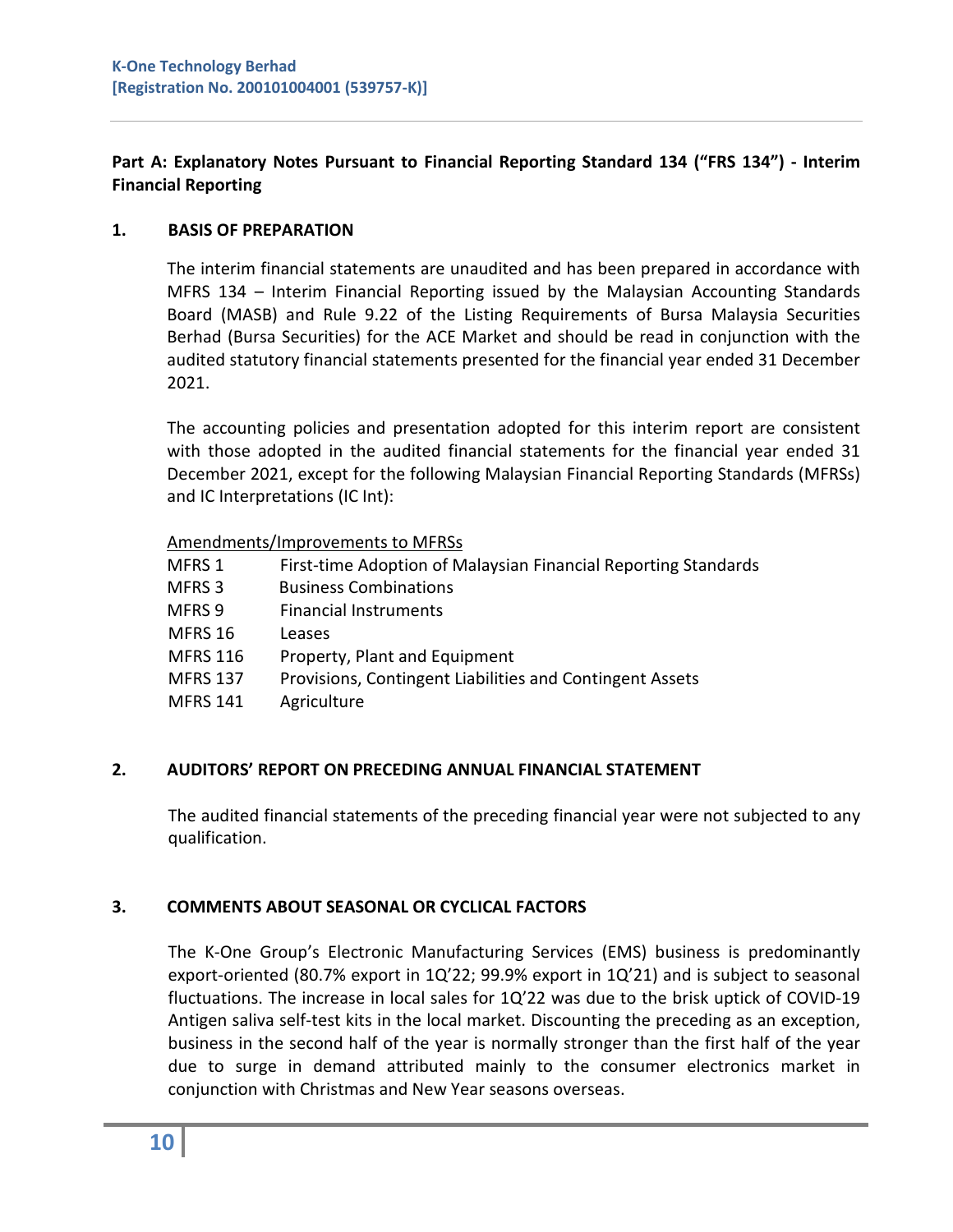### **3. COMMENTS ABOUT SEASONAL OR CYCLICAL FACTORS (Cont'd)**

Revenue contribution from the Cloud Computing (Cloud) business is mainly derived from Malaysia and Singapore and is not subject to any obvious seasonality.

### **4. UNUSUAL ITEM DUE TO THEIR NATURE, SIZE OR INCIDENCE**

During the quarter under review, there were no unusual items affecting assets, liabilities, equity, net income or cash flows to the effect that is unusual in nature, size or incidence.

#### **5. MATERIAL ESTIMATES AND CHANGES IN ESTIMATES**

There were no changes in estimates that have had any material effect on the financial year-to-date results.

#### **6. ISSUANCE OR REPAYMENT OF DEBT AND EQUITY SECURITIES**

There were no issuances, repurchases and repayments of debt and equity securities during the period.

#### **7. DIVIDENDS PAID**

No dividend was paid during the quarter under review.

#### **8. Notes to Consolidated Statement of Comprehensive Income**

|                              | 3 months ended |           | 3 months ended |           |
|------------------------------|----------------|-----------|----------------|-----------|
| Figures in RM'000            |                |           |                |           |
|                              | 31.3.2022      | 31.3.2021 | 31.3.2022      | 31.3.2021 |
|                              |                |           |                |           |
| Depreciation of property,    |                |           |                |           |
| plant and equipment          | (687)          | (618)     | (687)          | (618)     |
| Amortization of intangible   |                |           |                |           |
| assets                       | (2)            | (1)       | (2)            | (1)       |
| Foreign exchange (loss)/gain |                |           |                |           |
| - realized                   | (51)           | 22        | (51)           | 22        |
| - unrealized                 | 185            | 87        | 185            | 87        |
| Interest income              | 101            | 177       | 101            | 177       |
|                              |                |           |                |           |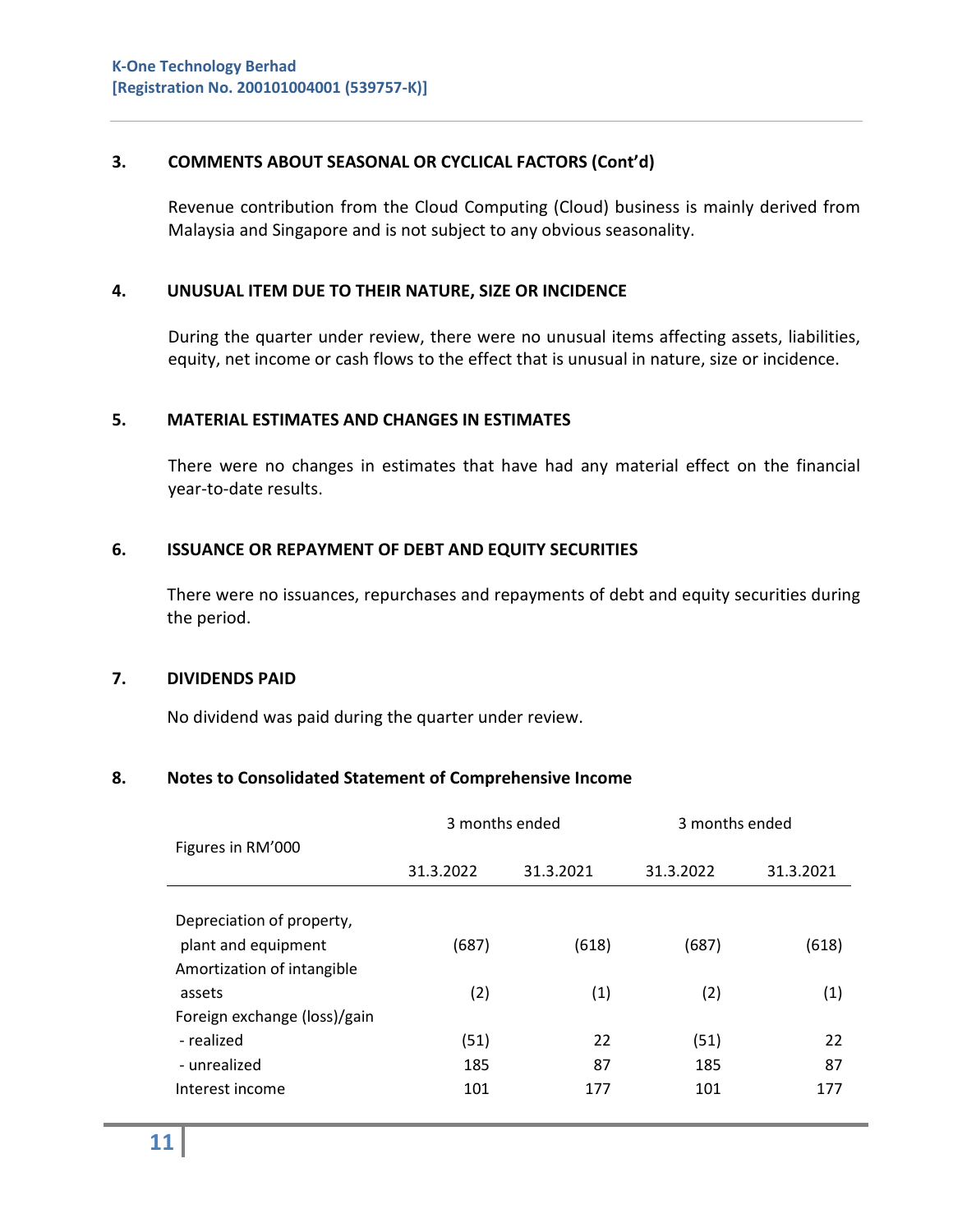#### **9. SEGMENT INFORMATION**

Segment information is provided based on contribution by activities, sales contribution by geography and sales by major customers. Expenses, assets and liabilities which are common and cannot be meaningfully allocated to the segments are presented under unallocated expenses, assets and liabilities respectively.

### **(a) Contribution by Activities**

|                                | Research,<br>D&D and<br><b>Sales</b> | Manu-<br>facturing | Cloud  | Invest-<br>ment<br>Holding | Total   |
|--------------------------------|--------------------------------------|--------------------|--------|----------------------------|---------|
|                                | RM'000                               | RM'000             | RM'000 | RM'000                     | RM'000  |
| <b>Sales</b>                   |                                      |                    |        |                            |         |
| <b>External sales</b>          | 40                                   | 21,329             | 16,742 |                            | 38,111  |
| Internal sales                 |                                      |                    |        |                            |         |
| <b>Total operating sales</b>   | 40                                   | 21,329             | 16,742 |                            | 38,111  |
| Others and interest income     | 52                                   | 197                | 7      | 56                         | 312     |
|                                | 92                                   | 21,526             | 16,749 | 56                         | 38,423  |
| Results                        |                                      |                    |        |                            |         |
| Segment results                | 61                                   | 590                | 814    | (339)                      | 1,126   |
| Finance costs                  |                                      |                    |        |                            |         |
| Income tax expense             | (15)                                 | (224)              | (184)  |                            | (423)   |
| Profit/(Loss) after tax before | 46                                   | 366                | 630    | (339)                      | 703     |
| non-controlling interests      |                                      |                    |        |                            |         |
| Non-controlling interests      |                                      |                    |        |                            |         |
| Profit/(Loss) after tax after  | 46                                   | 366                | 630    | (339)                      | 703     |
| non-controlling interests      |                                      |                    |        |                            |         |
| Other information              |                                      |                    |        |                            |         |
| Segment assets                 | 7,767                                | 68,295             | 31,076 | 39,490                     | 146,628 |
| <b>Unallocated assets</b>      |                                      |                    |        |                            | 4,530   |
|                                |                                      |                    |        |                            | 151,158 |
|                                |                                      |                    |        |                            |         |
| Segment liabilities            | 231                                  | 14,793             | 19,682 | 73                         | 34,779  |
| <b>Unallocated liabilities</b> |                                      |                    |        |                            | 957     |
|                                |                                      |                    |        |                            | 35,736  |
|                                |                                      |                    |        |                            |         |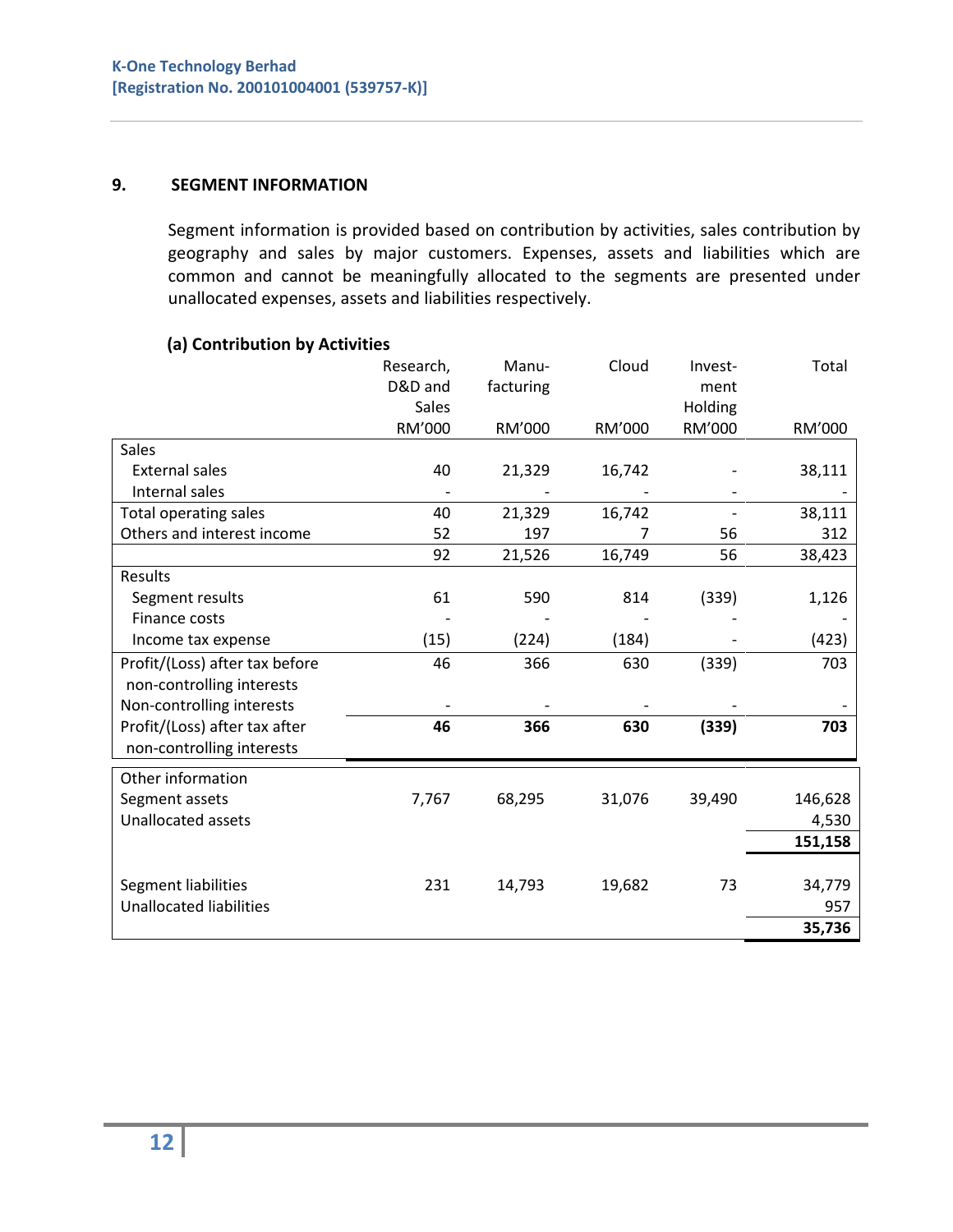### **9. SEGMENT INFORMATION (Cont'd)**

### **(b) Sales Contribution by Geography for the EMS and Cloud Businesses**

The geographical sales breakdown is as follows:

|                        | 3 months ended 31.3.2022 |        |        |  |  |
|------------------------|--------------------------|--------|--------|--|--|
|                        | <b>EMS</b>               | Cloud  | Total  |  |  |
|                        | RM'000                   | RM'000 | RM'000 |  |  |
| Malaysia               | 4,132                    | 9,784  | 13,916 |  |  |
| Asia (excluding M'sia) | 3,432                    | 6,908  | 10,340 |  |  |
| Europe                 | 9,950                    | 3      | 9,953  |  |  |
| US                     | 3,854                    |        | 3,854  |  |  |
| Oceania                |                          | 47     | 48     |  |  |
|                        | 21,369                   | 16,742 | 38,111 |  |  |

|                        | 3 months ended 31.3.2021 |        |        |  |  |  |
|------------------------|--------------------------|--------|--------|--|--|--|
|                        | EMS                      | Cloud  | Total  |  |  |  |
|                        | RM'000                   | RM'000 | RM'000 |  |  |  |
| Malaysia               | 8,345<br>8,340<br>5      |        |        |  |  |  |
| Asia (excluding M'sia) | 4,992                    | 2,585  | 7,577  |  |  |  |
| Europe                 | 9,308                    |        | 9,308  |  |  |  |
| US                     | 5,800                    |        | 5,800  |  |  |  |
| Oceania                |                          |        |        |  |  |  |
|                        | 20,106                   | 10,925 | 31,031 |  |  |  |

 Note: 1) The EMS business is 80.7% (1Q'21: 99.9%) derived from the export markets with the balance of 19.3% (1Q'21: 0.1%) from the local (Malaysian) market. The EMS business for 1Q'22 included sales of COVID-19 Antigen saliva self-test kits in the local market. There was no such sales in 1Q'21 as the Group merely commenced the distribution of the said medical device in November 2021 after receiving the relevant approval from the Medical Device Authority under the Ministry of Health, Malaysia on 26 October 2021.

 2) The Cloud business is 41.6% (1Q'21: 23.7%) derived from the overseas markets with the balance of 58.4% (1Q'21: 76.3%) derived from the local (Malaysian) market.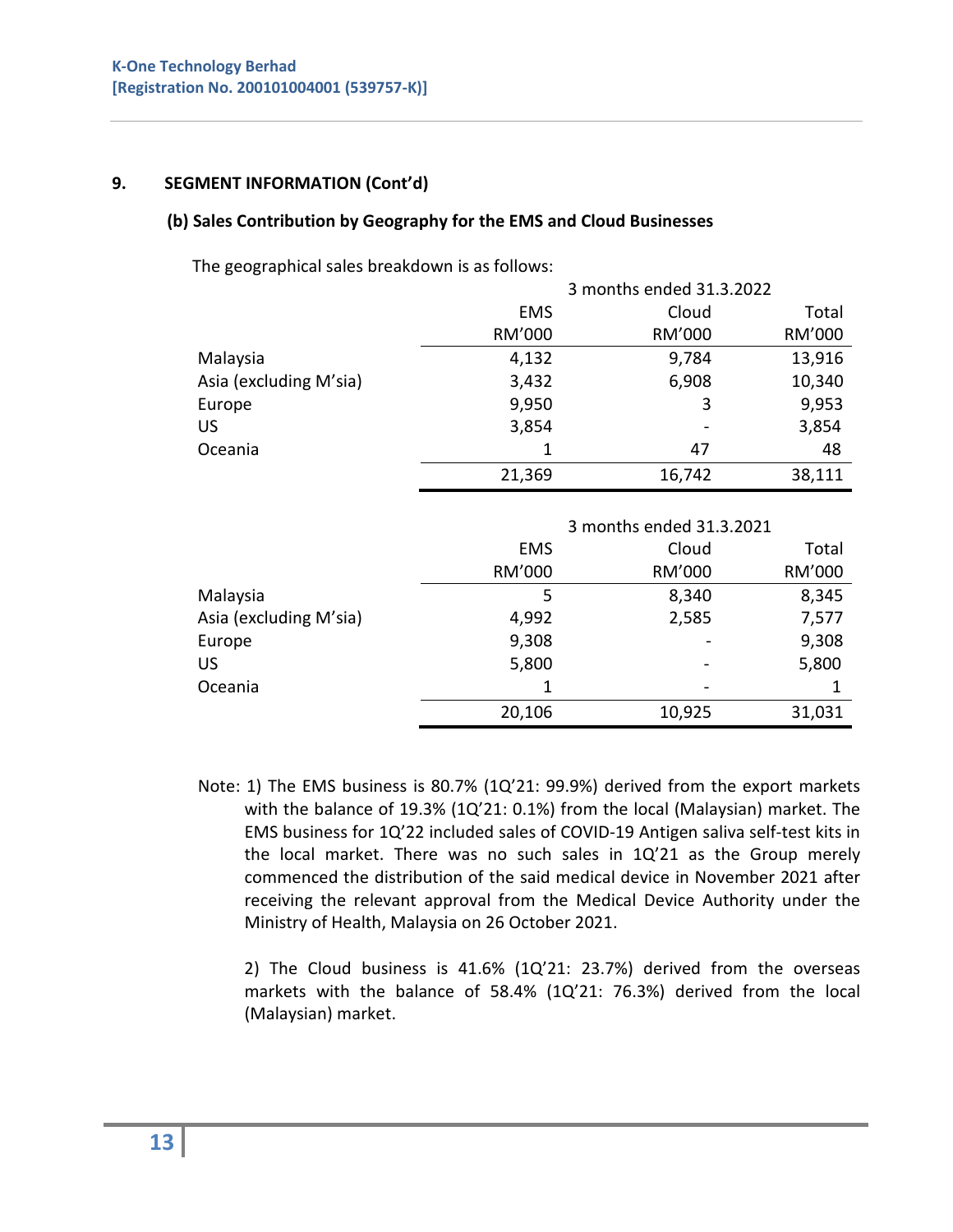#### **9. SEGMENT INFORMATION (Cont'd)**

#### **(c) Sales to Major Customers**

For the 3 months ended 31 March 2022, two (2) major international customers contributed more than 10% of the Group's revenue.

#### **10. VALUATION OF PROPERTY, PLANT AND EQUIPMENT**

There was no revaluation of property, plant and equipment during the financial quarter under review.

#### **11. CHANGES IN COMPOSITION OF THE GROUP**

There were no changes in the composition of the Group during the financial quarter ended 31 March 2022.

#### **12. CONTINGENT ASSETS & LIABILITIES**

As at the end of the quarter under review, the corporate guarantee for credit facilities granted to a subsidiary but not utilised as the Group has cash surplus was:-

|                        | RM'000 |
|------------------------|--------|
| K-One Industry Sdn Bhd | 20,576 |
|                        | 20,576 |

#### **13. CAPITAL COMMITMENTS**

There were no material capital commitments for the period under review.

#### **14. SUBSEQUENT EVENT**

 There are no subsequent events which have a material impact on the financial statements under review.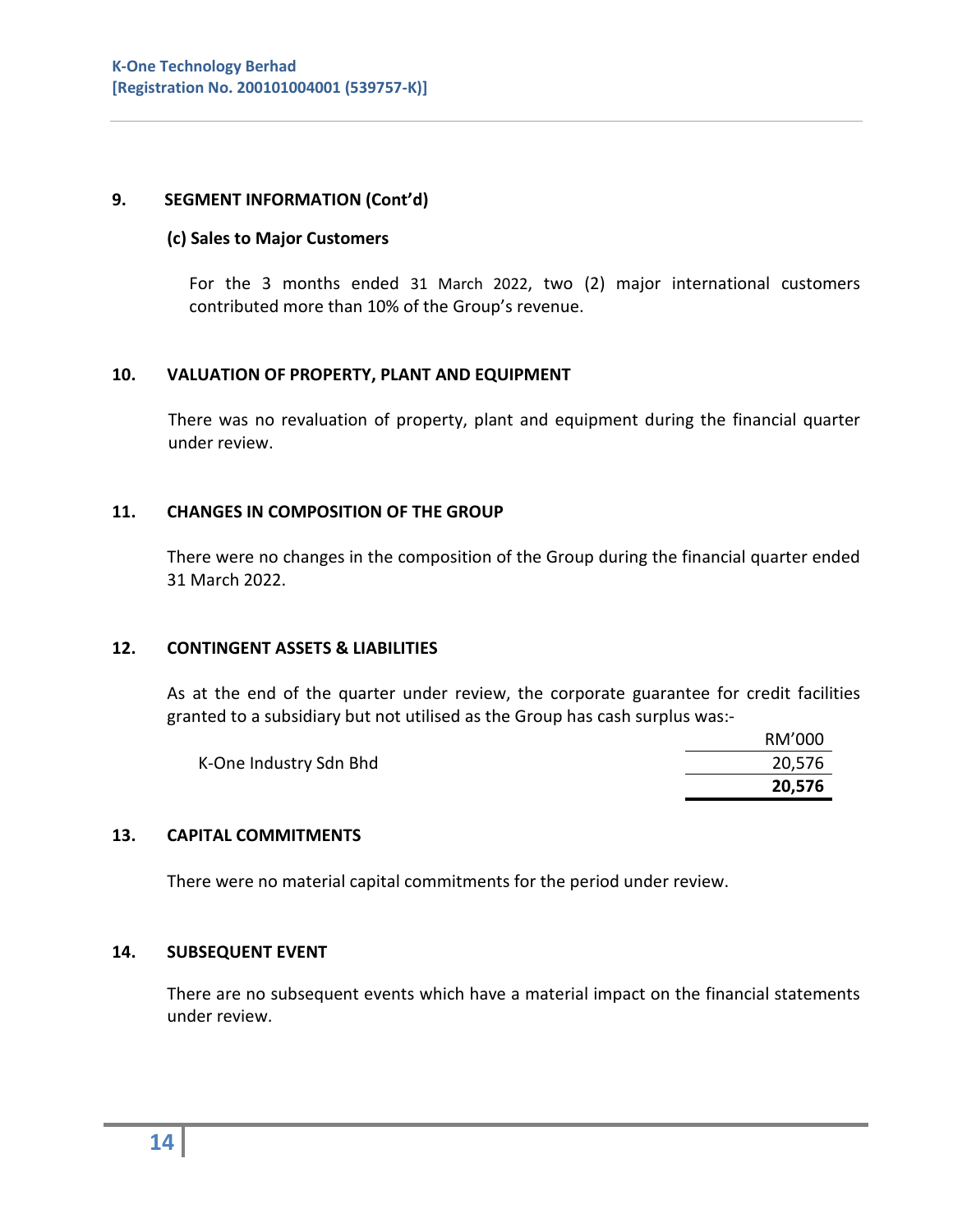#### **15. PERFORMANCE REVIEW**

## **(a) Current quarter compared to the corresponding quarter of last year (1Q'22 vs 1Q'21)**

For the first quarter ended 31 March 2022 (1Q'22), the Group's sales revenue increased to RM38.1 million from RM31.0 million in the corresponding quarter last year (1Q'21), recording growth of 23% underpinned by brisk sales of medical devices and a surge in recurring revenue in the Cloud Computing (Cloud) business.

#### **EMS Sales**

Sales from the EMS business jumped to RM21.4 million in the current quarter from RM20.1 million in the corresponding quarter last year, representing an increase of 6%, driven mainly by the sales of medical devices required in the fight against the spread of COVID-19 infections. The Group posted strong sales of the COVID-19 Antigen saliva selftest kits in the local market in 1Q'22, with heightened awareness on the need to perform at-home COVID-19 test to curb the spike of the Omicron variant. To recap, the Group merely commenced the distribution of the said COVID-19 self-test kit in November 2021 after receiving the relevant approval from the Medical Device Authority ("MDA") under the Ministry of Health, Malaysia on 26 October 2021.

As regards to the core OEM/ODM portion of the EMS Business, its sales rise in 1Q'22 was impeded by certain critical component shortages, shipping bottlenecks and production labour woes, thus delaying the OEM/ODMs' order fulfilment.

#### **Cloud Sales**

The Cloud business generated sales revenue of RM16.7 million in 1Q'22 as compared with RM10.9 million in the corresponding quarter last year, representing a surge of 53% on sturdy performance in recurring sales from existing customers in key markets, streaming of new customers, and the addition of Cloud complementary product sales. The public and private sectors continued transition into the Cloud and doubled down adoption of the technology leading to sustained high traffic in online shopping (Ecommerce) and work-from-home (WFH) culture in the New Normal spurring videoconference use, catalysed Cloud usage, hence, increase in Cloud sales.

#### **EMS/Cloud Earnings**

The EMS business registered a profit of RM0.1 million while the Cloud business contributed a profit of RM0.6 million, making a total net profit of RM0.7 million in 1Q'22 as compared to the same of RM1.2 million for the corresponding quarter last year, representing a decrease of 42%.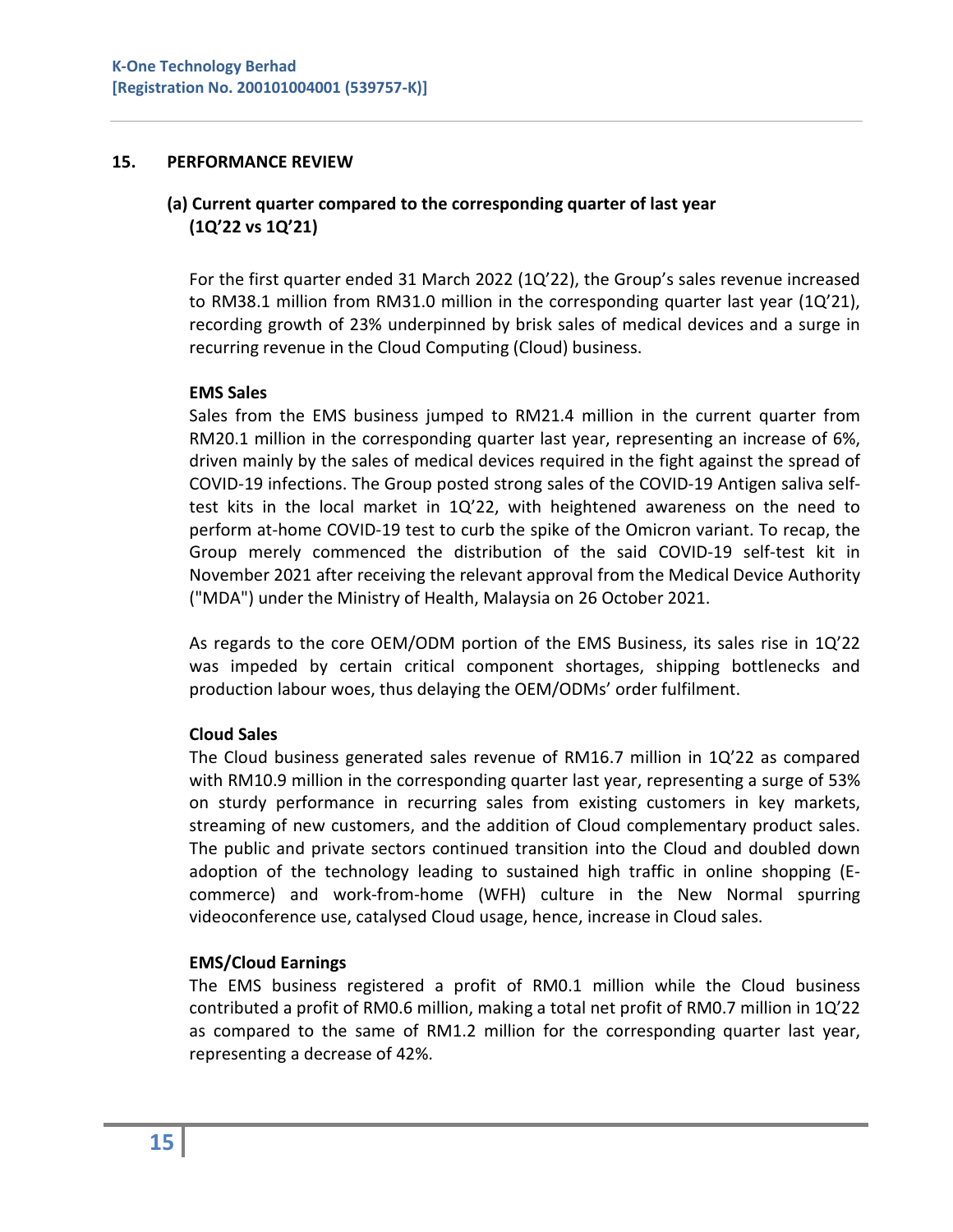### **15. PERFORMANCE REVIEW (Cont'd)**

## **(a) Current quarter compared to the corresponding quarter of last year (Cont'd) (1Q'22 vs 1Q'21)**

### **EMS/Cloud Earnings (Cont'd)**

The EMS business in the reporting quarter delivered a profit of RM0.1 million, veering off from a profit of RM0.5 million in the corresponding quarter last year. The profit decrease was attributed mainly to sliding gross profit margin from 17% in 1Q'21 to 16% in 1Q'22 on cost pressure from soaring prices of materials, steep rise in logistic costs and increase in overtime payment to make up for production labour shortages. Nevertheless, the rising costs were partially offset by material cost down, pass-through of portions of increased costs to customers and product mix changes favouring higher margin products helped to soften the margin compression.

Despite the sales revenue uptick, profit from the Cloud business was reduced to RM0.6 million from RM0.7 million in the corresponding quarter last year mainly on higher corporate tax expense due to the expiry of pioneer status in March'21.

# **(b) Current quarter versus the preceding quarter (1Q'22 vs 4Q'21)**

The first quarter ended 31 March 2022 posted sales revenue of RM38.1 million, representing a 7% increase over the preceding quarter of RM35.7 million, primarily attributed to sales jump in the Cloud business.

#### **EMS Sales**

EMS sales was about flat at RM21.4 million in 1Q'22 as compared to RM21.6 million in 4Q'21. The strong performance of medical devices viz-a-viz the COVID-19 Antigen saliva self-test kits managed to offset the effects from lower orders fulfilled for OEM/ODM customers following manufacturing interruptions caused by production labour shortages on renewed COVID-19 flare-ups and supply chain disruptions.

#### **Cloud Sales**

Sales revenue from the Cloud business increased by 18% to RM16.7 million from RM14.1 million in the preceding quarter, driven by the growing usage and adoption of Cloud catalysed by the ongoing COVID-19 pandemic or endemic. Furthermore, the extra Cloud complementary product sales enhanced the sales growth.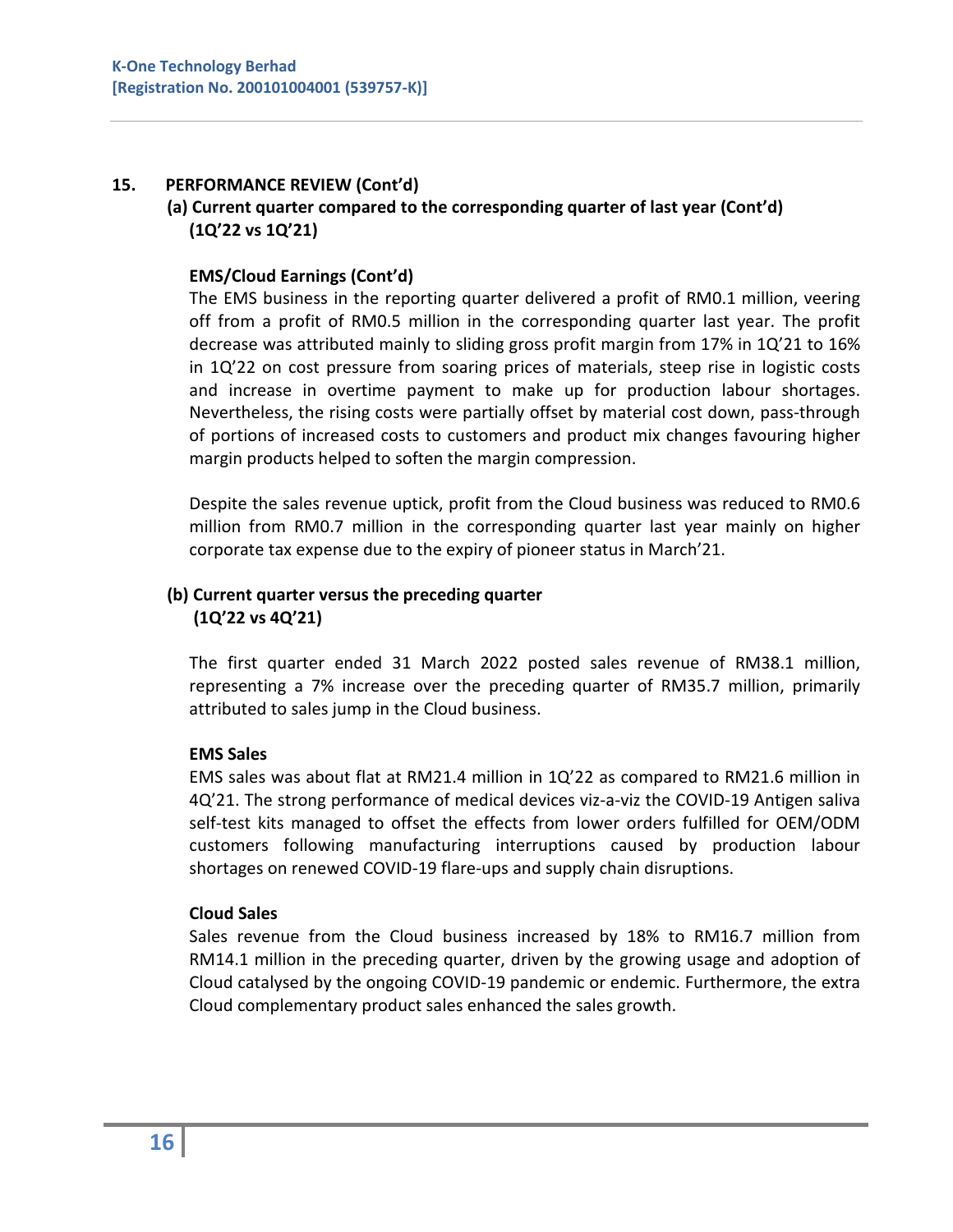### **15. PERFORMANCE REVIEW (Cont'd)**

## **(b) Current quarter compared to the corresponding quarter of last year (Cont'd) (1Q'22 vs 4Q'21)**

### **EMS/Cloud Earnings**

The Group posted profit attributable to equity holders of the parent company of RM0.7million in the current quarter as compared to a loss of RM2.8 million in the preceding quarter (4Q'21). The EMS business in the reporting quarter delivered a profit of RM0.1 million, turning around from a loss of RM2.9 million in 4Q'21, attributed mainly to improved gross profit margin from 5% in 4Q'21 to 16% in 1Q'22 on favourable product mix, material cost down and pass-through of higher cost to customers. The Cloud business registered a profit of RM0.6 million as compared to the same of RM0.2 million in the previous quarter on higher sales.

#### **16. COMMENTARY ON PROSPECTS AND TARGETS**

The world is still in turbulence despite claiming COVID-19 as endemic, arising mainly from: i) geopolitical uncertainties exacerbated by the Russian invasion of Ukraine resulting in the corresponding US-NATO-Allies' sanctions on Russia, ii) high inflation concerns and hawkish stance of central banks in raising interest rates and iii) fears over COVID-19 lockdowns in major Chinese cities. Collectively, the preceding may derail a fragile global economic recovery from the COVID-19 pandemic or endemic.

Amid the volatile and challenging global business environment, the Group has charted its own course to deal with its businesses in 2022, as conjectured in the ensuing notes.

#### **EMS Business**

1) With order forecasts remaining positive across multiple customers, the EMS business shall endeavour to ramp up its manufacturing in spite of the prevailing challenges surrounding production labour, component supply and logistics. Pertaining to specific medical/healthcare devices for OEM/ODM customers, it is geared to clear backlogs to meet growing demands. It also anticipates the commencement of production of specific new medical/healthcare products for new customers. Sales for consumer electronics, industrial and IoT sectors of the OEM/ODM segment are expected to scale up in tandem with a hopeful albeit fragile global economic recovery as COVID-19 moves to the endemic phase, while the Russia-Ukraine crisis is presumed to be contained.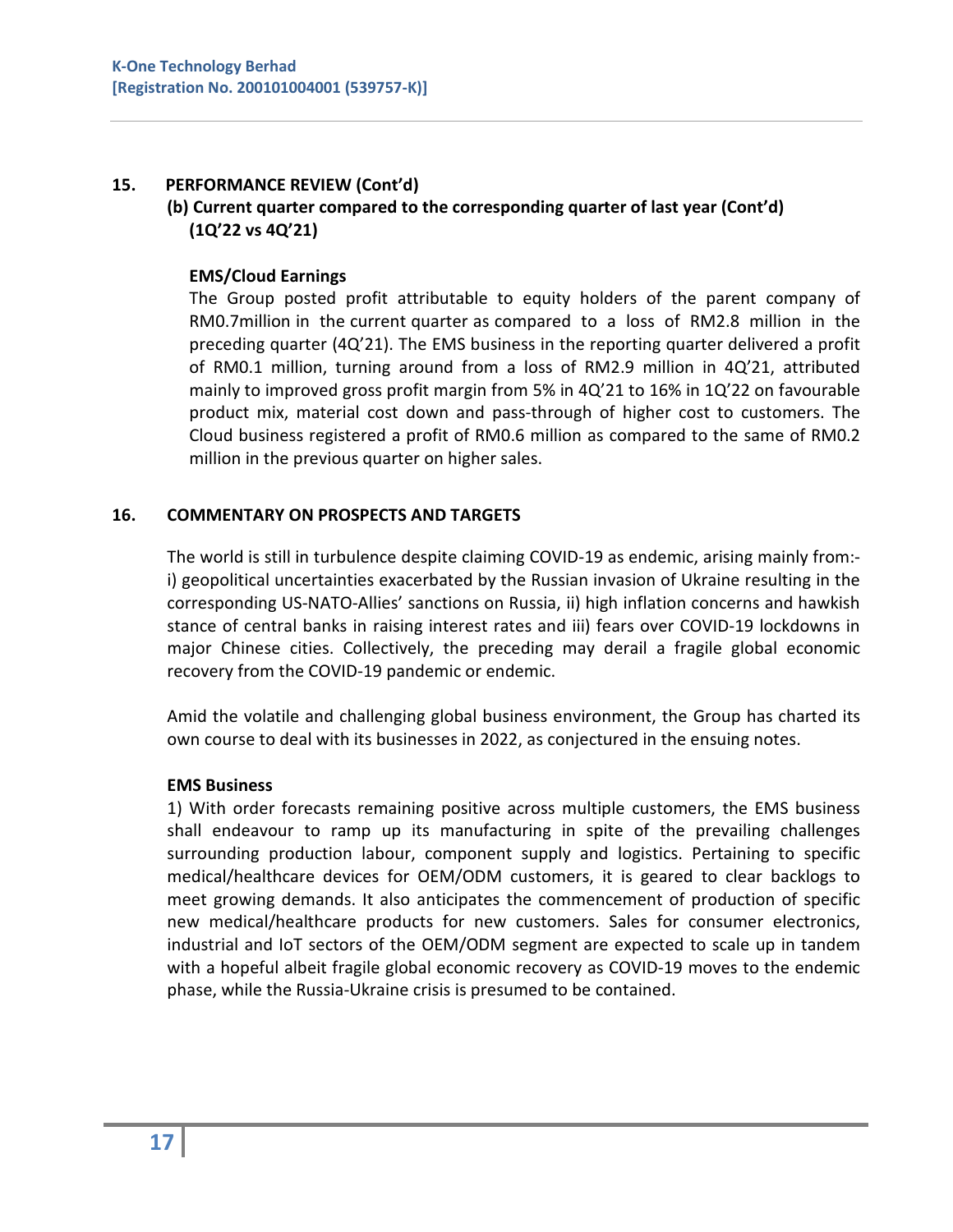### **16. COMMENTARY ON PROSPECTS AND TARGETS (Cont'd)**

#### **EMS Business (Cont'd)**

2) The Group's concerted efforts on materials cost down and pass-through of higher cost to customers, logistic and production labour costs control measures mitigation had produced positive results with improved operating profit margin in 1Q'22. Efforts will continue to be invested in such exercises moving forward as rising input cost pressures remained a key challenge for the EMS industry. On the same token, reduction of manual labour by implementation of automation solutions as part of its Industry 4.0 initiative will be accelerated to minimise the adverse impact on the latest government's minimum wage imposition of RM1,500 per month effective May'22.

3) The brisk sales of its COVID-19 Antigen saliva self-test kits is expected to overspill to the second quarter, thereafter may lose its momentum if COVID-19 abates. Nevertheless, it made a good run. To follow through the medical supplies business, the Group is preparing to launch other medical devices and consumables either as Own Brand Manufacturer (OBM) or Authorized Representative (AR) products, leveraging on the distribution network ie pharmacies and hospitals that has been established in the selling of its COVID-19 Antigen self-test kits.

On another front, with the RM12.3 million matching grant from MIDA, the Group is enhancing the NASA-JPL ventilator, rebranding it as Medkaire and taking it through with the relevant MDA, CE and FDA certifications. It is envisaged that the emerging medical supplies segment could provide the Group with notable revenue and earnings stream in the long term.

4) With some countries, including Malaysia recently reopening their international borders, the Group's sales team shall resume its overseas travelling to visit existing customers and also to participate in exhibitions to reach out to target customers, especially those located in the US as it intends to divert US manufacturing from China to Malaysia against the backdrop of Sino-American great-power confrontation and supply chain diversification fuelled by the Covid-19 pandemic/endemic. Face to face meetings are crucial to enhance client and prospect engagement for effective business development. Therefore, the Group expects the planned physical meetings will expedite business closures in the coming months.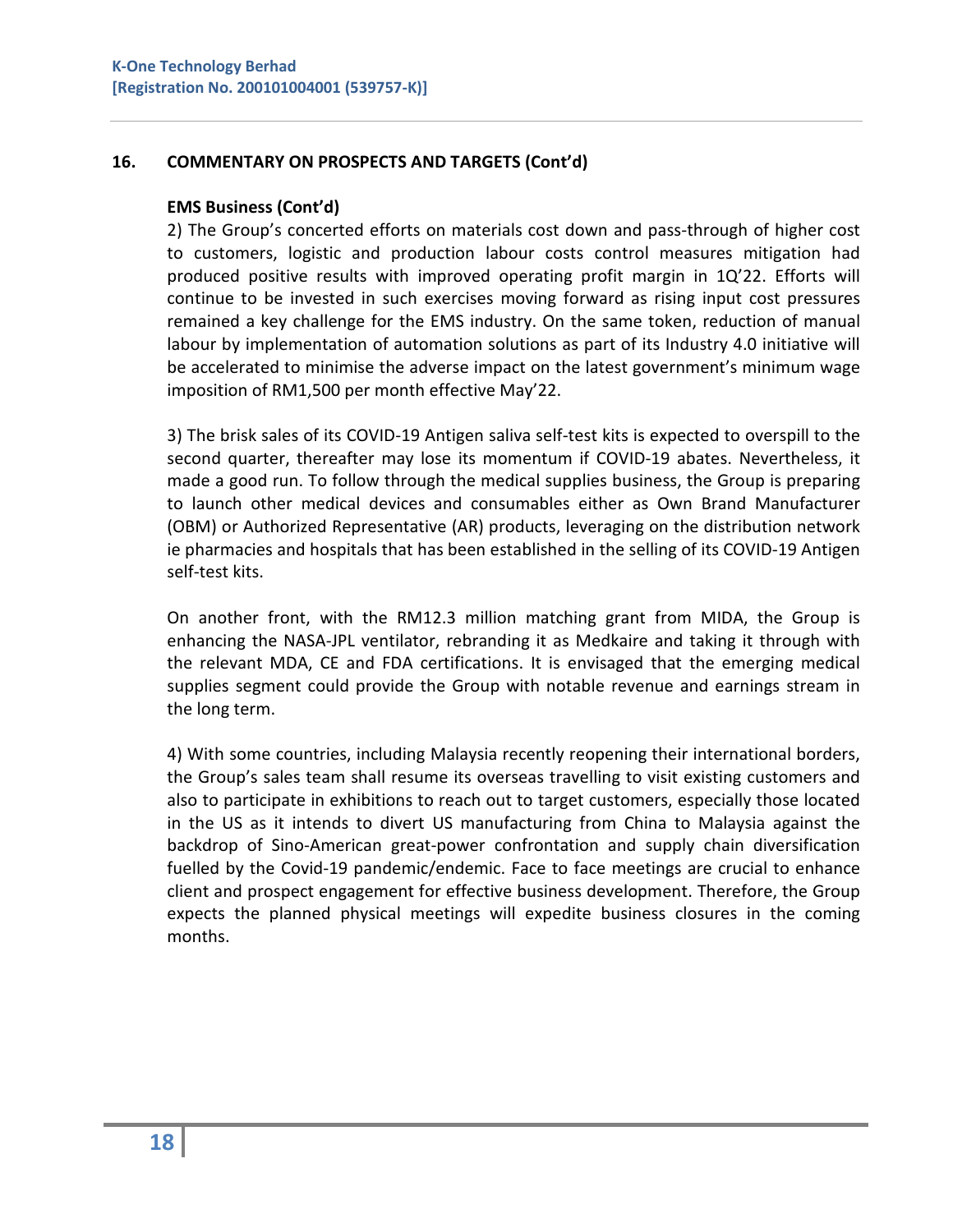### **16. COMMENTARY ON PROSPECTS AND TARGETS (Cont'd)**

#### **Cloud Business**

1) Being a net beneficiary of the COVID-19 pandemic or endemic and with the emergence of Cloud being a key driver in digital transformation which businesses could hardly ignore for long term sustainability, recurring revenue from the significant pool of the existing Cloud customers is expected to be sturdy while contribution from development/implementation of Cloud solutions is envisaged to be stronger postpandemic upon the normalization of economic activities in its key markets.

2) The Malaysian government's MyDigital initiative with emphasis to migrate 80% of public data to hybrid systems by 2022 should augur well for the Group's Cloud business as it could potentially collaborate with the appointed Cloud Service Providers (AWS, Google, Microsoft and TM) and/or the Bumi Managed Service Providers to provide specialized Cloud services which it has accumulated over the years as one of the pioneers of Cloud in Malaysia.

3) The Group has adopted the strategy to strongly defend its market share as one of the leading Cloud service providers in Malaysia by stepping up its service level and giving competition, especially new companies entering the Cloud market a run for the money. The objective is to raise the barrier of entry into the Cloud industry for the Group's long term gain with tolerable short term pain. The Group is poised to increase its staff strength and extending out to tap into other specialized services such as cybersecurity, artificial intelligence and machine learning which are witnessing significant business potential.

4) The Cloud business's ongoing expansion in Singapore and Indonesia respectively are making steady progress in promoting Cloud computing solutions in the said countries. With the vast potential of the Cloud market in ASEAN, the Group is committed to expand to other major ASEAN countries and look forward to replicate its success in these countries in the near term. Concurrently, the Group is open to M&A opportunities to acquire companies in the Cloud space or those that are cybersecurity-based, as these targets are seen to be complementary to the Cloud business. This M&A route of business growth is ongoing as the Group wishes to take advantage of its debt-free position and cash surplus of RM44.1 million as at end 1Q'22.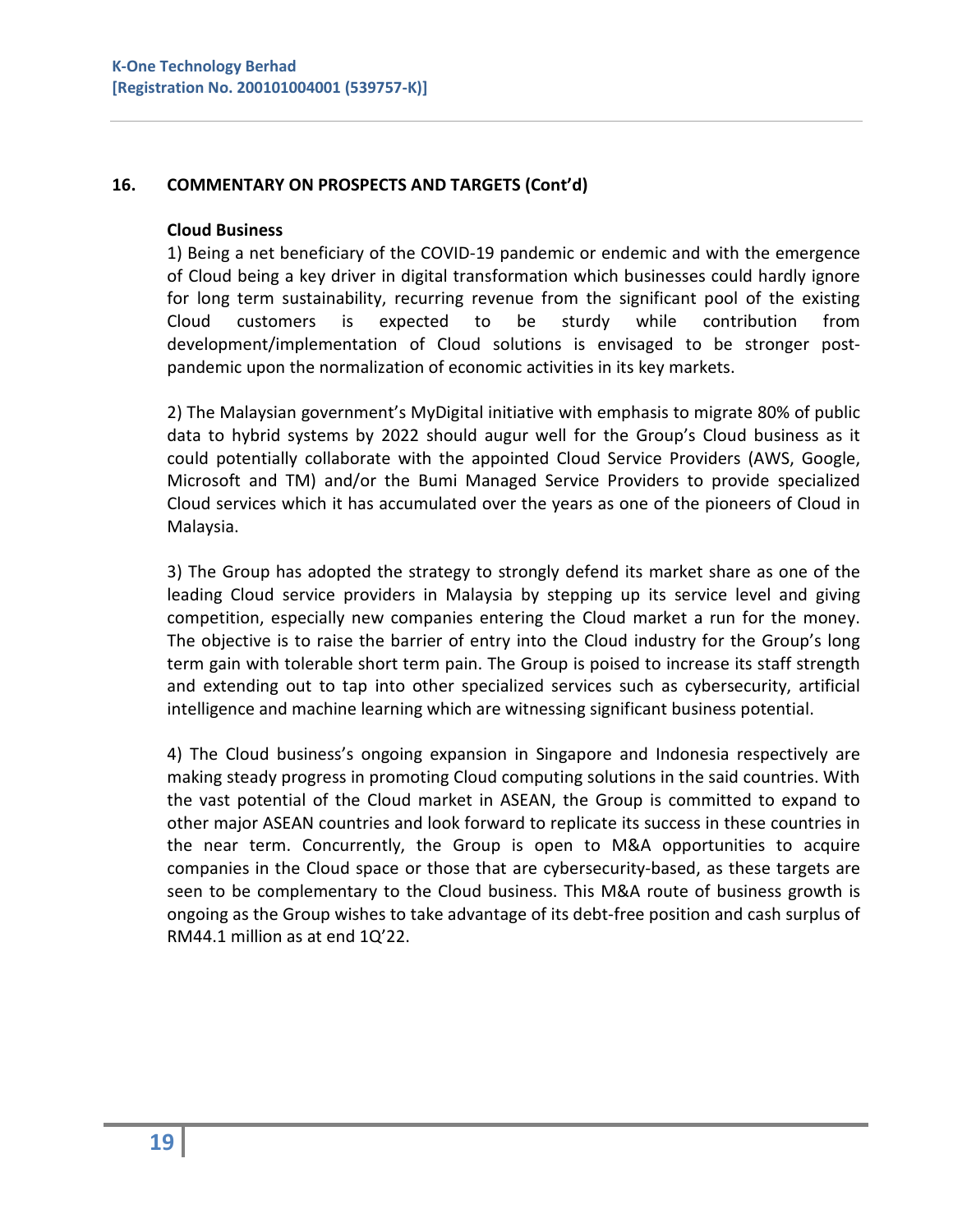### **16. COMMENTARY ON PROSPECTS AND TARGETS (Cont'd)**

The Group is cautiously optimistic on its sales and financial prospects for the coming months of 2022, barring unforeseen circumstances. It will focus on accelerating the momentum built in the previous years, in particular the growth potential of the medical/healthcare segment in the EMS business, the emerging OBM/AR medical supplies portfolio and the vibrant demand in the Cloud business while keeping a tight rein on costs and adapting to the fluid environment. In the longer term, it is expected to experience accelerated growth generated by a combination of organic growth and M&A activities. However, the Group cautions that it is operating in an unstable global economic environment tainted with growing inflationary pressures, prolonged global supply chain disruptions, extended production labour shortages, hard-to-predict dynamics of COVID-19 variants and heightened geopolitical instability, in particular the ongoing Russia-Ukraine war. Nonetheless, the Group will endeavour to navigate through these challenges to the best of its ability and deliver the desired achievements.

|                                 | 3 months ended         |        | 3 months ended |           |
|---------------------------------|------------------------|--------|----------------|-----------|
|                                 | 31.3.2022<br>31.3.2021 |        | 31.3.2022      | 31.3.2021 |
|                                 | RM'000                 | RM'000 | RM'000         | RM'000    |
|                                 |                        |        |                |           |
| <b>Current tax expense</b>      |                        |        |                |           |
| Current financial year          | 423                    | 69     | 423            | 69        |
|                                 |                        |        |                |           |
| Deferred tax expense            |                        | 32     |                | 32        |
| <b>Total Income Tax Expense</b> | 423                    | 101    | 423            | 101       |

#### **17. INCOME TAX EXPENSE**

Income tax is calculated at the Malaysian statutory tax rate of 24% of the estimated assessable profit for the period.

#### **18. PURCHASES OR SALES OF UNQUOTED SECURITIES AND PROPERTIES**

There were no purchases or disposal of unquoted securities and properties during the financial quarter.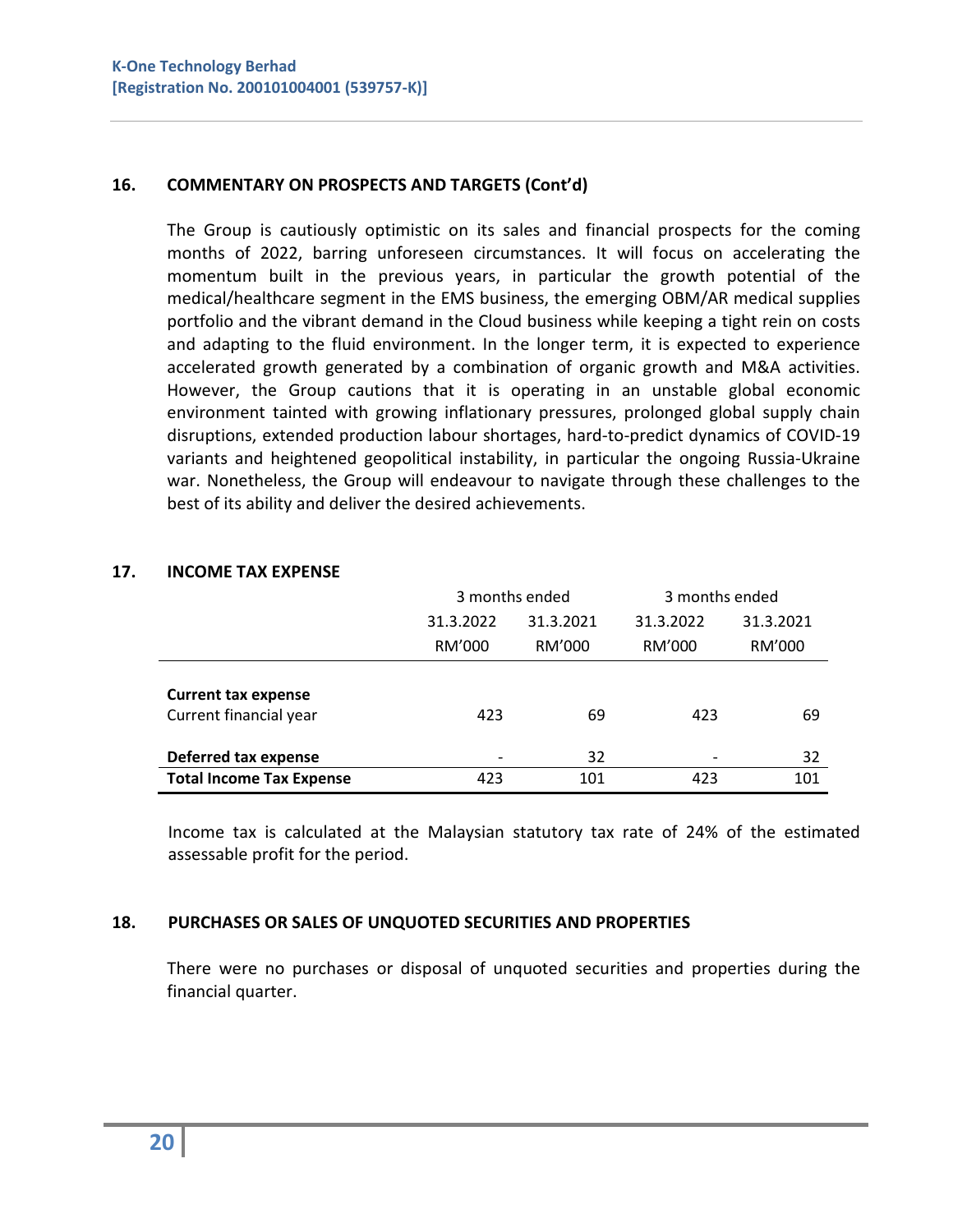#### **19. QUOTED SECURITIES**

There were no purchases or disposal of quoted securities during the financial quarter under review.

#### **20. CORPORATE PROPOSALS**

There are no corporate proposals announced but not completed as at the reporting date.

#### **21. BORROWINGS AND DEBTS SECURITIES**

The Group has neither any secured nor unsecured borrowings as at 31 March 2022.

#### **22. OFF BALANCE SHEET FINANCIAL INSTRUMENTS**

As at the end of the current quarter and up to the date of this report, there are no off balance sheet financial instruments which have a material impact to the financial statements under review.

#### **23. CHANGES IN MATERIAL LITIGATION**

As at the date of this report, the Group is not engaged in any material litigation as plaintiff or defendant and the Directors do not have any knowledge of any proceedings pending or threatened against the Group.

#### **24. PROPOSED DIVIDEND**

There is no dividend proposed in the current quarter and the previous corresponding quarter.

#### **25. EARNINGS PER SHARE**

The basic earnings per share is calculated by dividing the profit for the period attributable to equity holders of the Company by the weighted average number of ordinary shares in issue during the period.

Diluted earnings per share are based on the profit for the period attributable to equity holders of the Company and a weighted average number of ordinary shares outstanding after adjustment for the effects of all dilutive potential ordinary shares.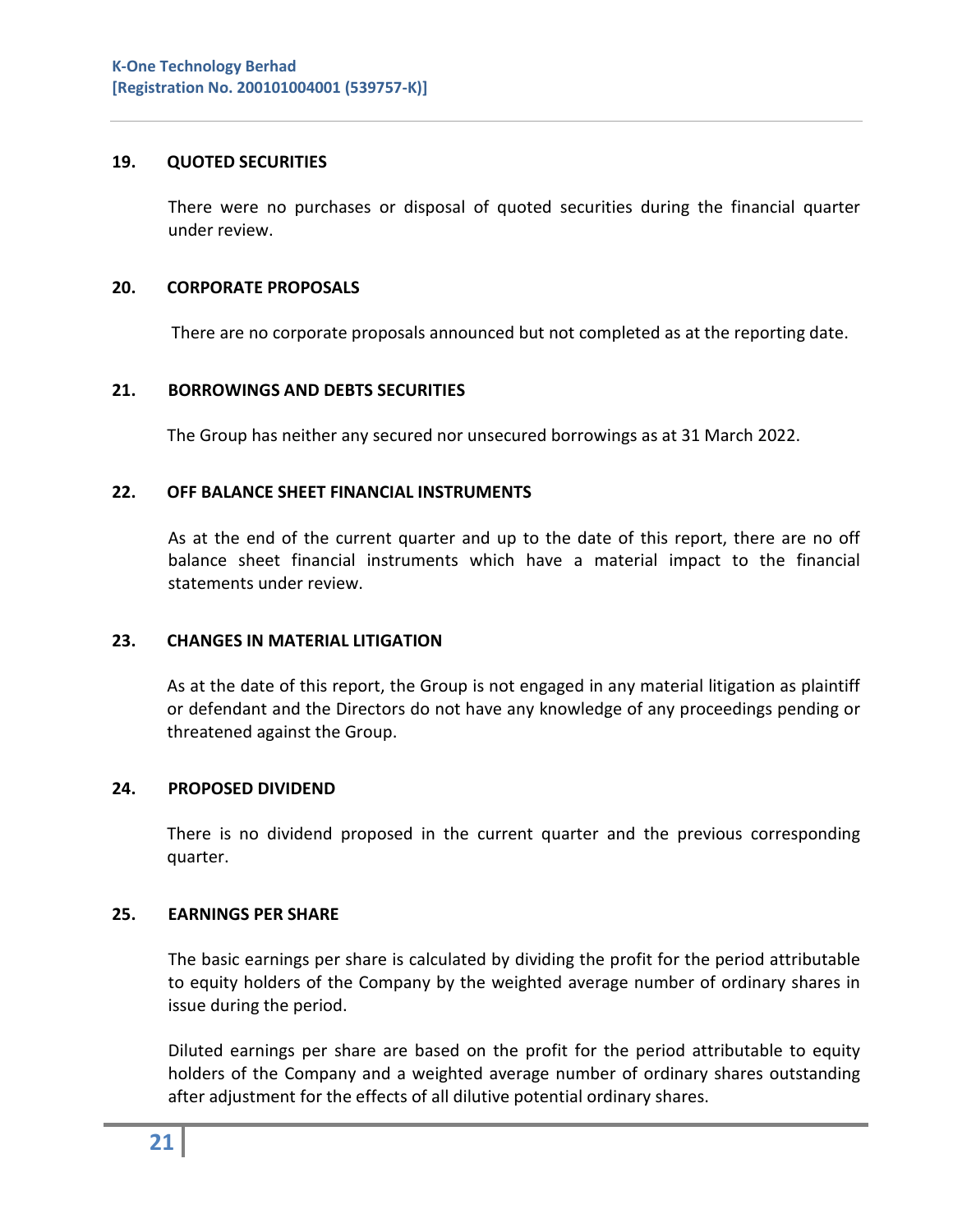# **25. EARNINGS PER SHARE (Cont'd)**

# **(a) Basic earnings per share**

|                                                                    | 3 months ended |           | 3 months ended |           |
|--------------------------------------------------------------------|----------------|-----------|----------------|-----------|
|                                                                    | 31.3.2022      | 31.3.2021 | 31.3.2022      | 31.3.2021 |
| Profit attributable to equity<br>holders of the parent<br>(RM'000) | 703            | 1,153     | 703            | 1,153     |
| Weighted average number of<br>Ordinary Shares in issue<br>(1000)   | 832,007        | 815,793   | 832,007        | 815,793   |
| Earnings Per Ordinary Share<br>(sen)                               | 0.08           | 0.14      | 0.08           | 0.14      |

# **(b) Diluted earnings per share**

|                                                                           | 3 months ended |           | 3 months ended |           |
|---------------------------------------------------------------------------|----------------|-----------|----------------|-----------|
|                                                                           | 31.3.2022      | 31.3.2021 | 31.3.2022      | 31.3.2021 |
| Profit attributable to equity<br>holders of the parent<br>(RM'000)        | 703            | 1,153     | 703            | 1,153     |
| Weighted average number of<br>Ordinary Shares in issue<br>(1000)          | 832,007        | 815,793   | 832,007        | 815,793   |
| <b>Effect of Share Options</b><br>(1000)                                  |                | 5,233     |                | 5,233     |
| Adjusted weighted average<br>number of Ordinary Shares in<br>issue ('000) | 832,007        | 821,026   | 832,007        | 821,026   |
| <b>Diluted Earnings Per Ordinary</b>                                      |                |           |                |           |
| Share (sen)                                                               | 0.08           | 0.14      | 0.08           | 0.14      |